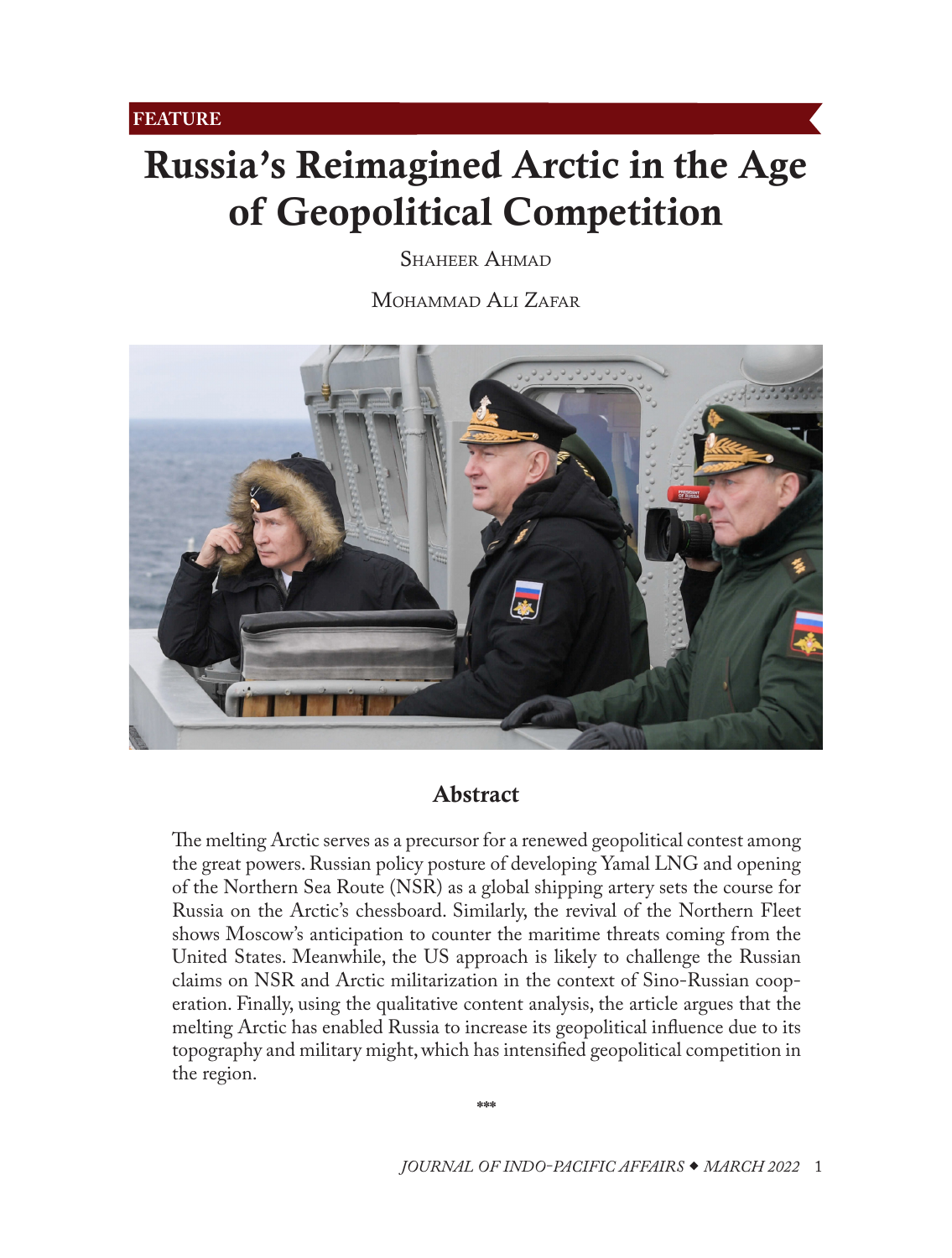<span id="page-1-0"></span>The Arctic is an ample tale of economics and oil, territories, and politics, particularly the Russian reassertion on the Arctic region.<sup>1</sup> Climate change is a precursor for the new geopolitical contest as the dawn of globa particularly the Russian reassertion on the Arctic region.<sup>1</sup> Climate change is a precursor for the new geopolitical contest as the dawn of global warming is changing the peaceful pace of the region. The unprecedented changes in the Arctic are setting the course for a challenging geopolitical situation for Russia vis-à-vis other major competitors, including the United States, collaborating with its allies to counter the Russian territorial claims and maintain a free and open Arctic.<sup>[2](#page-17-0)</sup>

Russian Arctic strategy aims to develop untapped energy reservoirs to elevate its economy.[3](#page-17-0) This includes the interrelated projects of Yamal LNG (liquified natural gas) and the Northern Sea Route (NSR), which are strengthening the Russian economy, reducing maritime routes, and assisting Russia to become a dominant power in the region. Besides this, Russian attempts to develop and utilize the NSR as a global shipping artery raise the value of the Arctic in the Kremlin's geopolitical calculus. Moreover, Russia perceives the United States as a geopolitical competitor in the Arctic. Thus, Moscow is undergoing an overhaul of the Soviet-era bases to counter threats to its oil and gas terminals and reinforce its position as a maritime power.[4](#page-17-0) Russia's declining energy assets and its status of an energy superpower as its foreign policy tool are the motives to maintain its hold on the untapped energy reservoirs in the region.<sup>[5](#page-17-0)</sup> Therefore, the interplay of economics and geopolitics has transformed the region into a hotspot for a renewed geopolitical competition among the great powers.

The United States has been the least active in the Arctic region after the Cold War. Nevertheless, it holds important strategic interests in the growing Russian and Chinese presence in the region. Washington's approach is likely to discourage the Russian claims on the NSR and militarization of the Arctic. Similarly, the United States is actively building the icebreakers to counter the Russian superiority in the icebreakers fleet.[6](#page-17-0) Moreover, the US collaboration with its regional NATO allies aims to establish security equilibrium against the growing Sino-Russian cooperation in the region.

The shift in the geopolitical landscape of the Arctic has posed several challenges to the Russian dominance. These challenges will likely hinder the Russian economic and geopolitical ambitions. Thus, the changing dynamics requires Russia to undertake a comprehensive approach regarding the United States and its allies. Likewise, Russia must utilize Sino-Russian cooperation prudently in its shared animosity with the United States, coupled with balancing Chinese cooperation by solving out the legal discrepancies. Thus, a coherent approach will enable Russia to pursue its broader economic and geopolitical goals.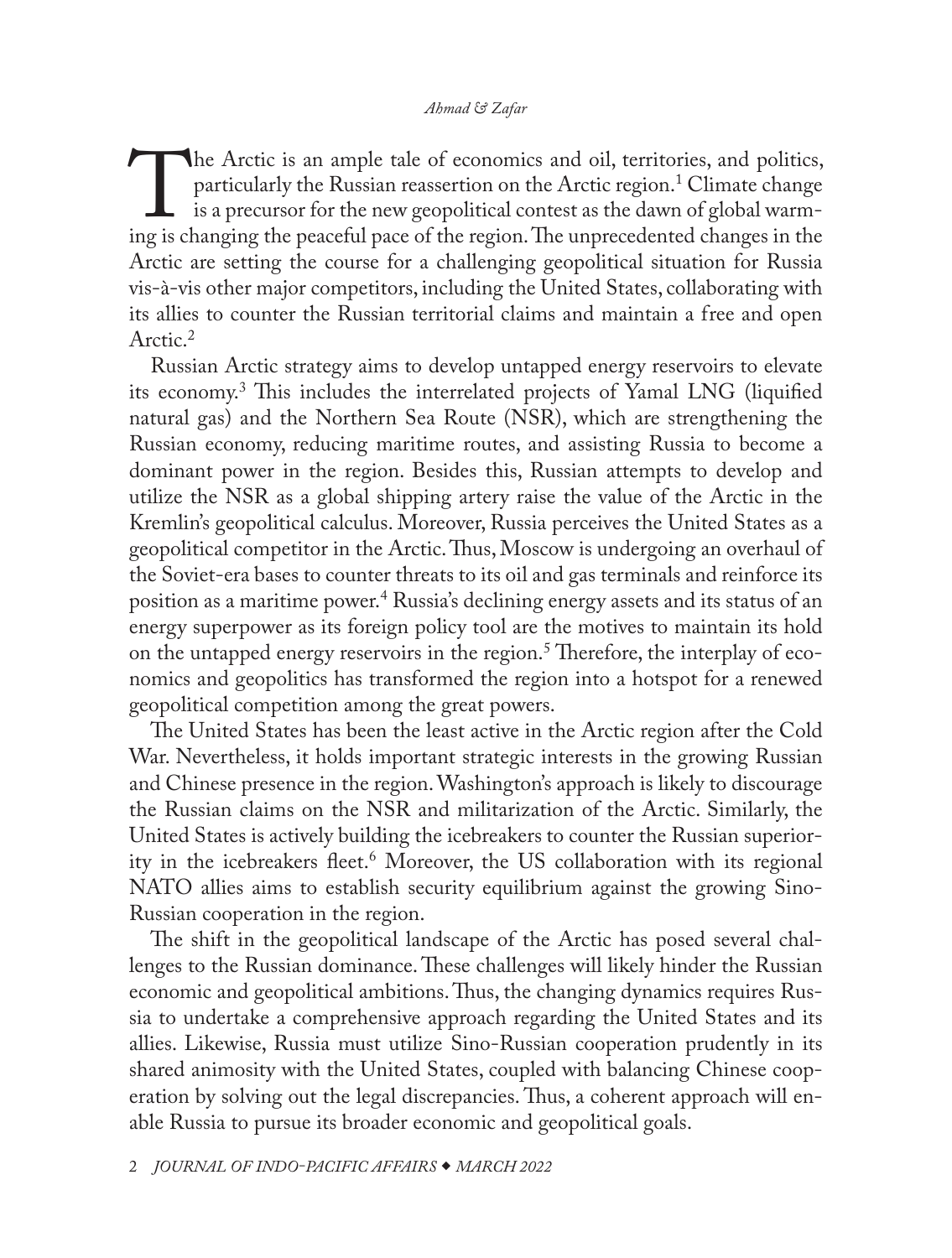<span id="page-2-0"></span>The growing Russian activities in the region are knotted with its broader geopolitical and economic goals. Therefore, to understand Russia's interplay of politics and economics, this article is divided into four parts. The first part undertakes an in-depth analysis of the changing dynamics in Russia's Arctic policy. It also analyzes the policy actions including Yamal LNG, the opening of the NSR, and the revival of the Northern Fleet. The second part will analyze the role of the United States as a geopolitical competitor as it is concerned with the Russian and Chinese presence in the Arctic. The third part analyzes Sino-Russian cooperation in the Arctic region. The last part concludes the article by discussing challenges and the way forward.

## Russian Arctic Policy

The Arctic has gained prominence to the Russian international agenda. The resource competition in the barren region can easily be a source of conflict in the near future. The upsurge in the Russian activities can be seen in the revival of the Northern Fleet, development of new oil and gas terminals including Yamal and Shtokman, and expansions in Russian exclusive economic zones by taking approval from the United Nations Commission on the Limits of the Continental Shelf.[7](#page-17-0)

The continuous warming of the Arctic coupled with aspects of national security and Russia's deteriorating relations with the West, especially after the Ukrainian crisis, have forced Russia to look for alternative options. Meanwhile, the increasing significance of the Indo-Pacific is reflected in Russian policy documents that indicate the priority of a "turn East."[8](#page-17-0) These drivers of the Russian Arctic strategy determine the main objectives, primary goals, and strategic policies of the Russian Federation. Also, it validates the measures regarding the strategic planning of social and economic development and preserving Russia's national security and territorial integrity. The Arctic zone of the Russian Federation comprises the areas of Sakha Republic, Arkhangelsk, and Murmansk. Additionally, Krasnoyarsk territory, Nenets, Yamal-Nenets, and Chukchi districts are the areas where Russia advocates for autonomous rights and jurisdictions under the perspective of international law.[9](#page-17-0)

## *Russia Arctic Policy 2020–2035*

The policy posture adopted by Moscow as its Arctic strategy 2020 includes the utilization of the Arctic as a strategic resource base to fulfill the country's socioeconomic needs.<sup>10</sup> It also centers on using the NSR as a national transport route for Russia in the Arctic. The strategic priorities of the Russian Federation can be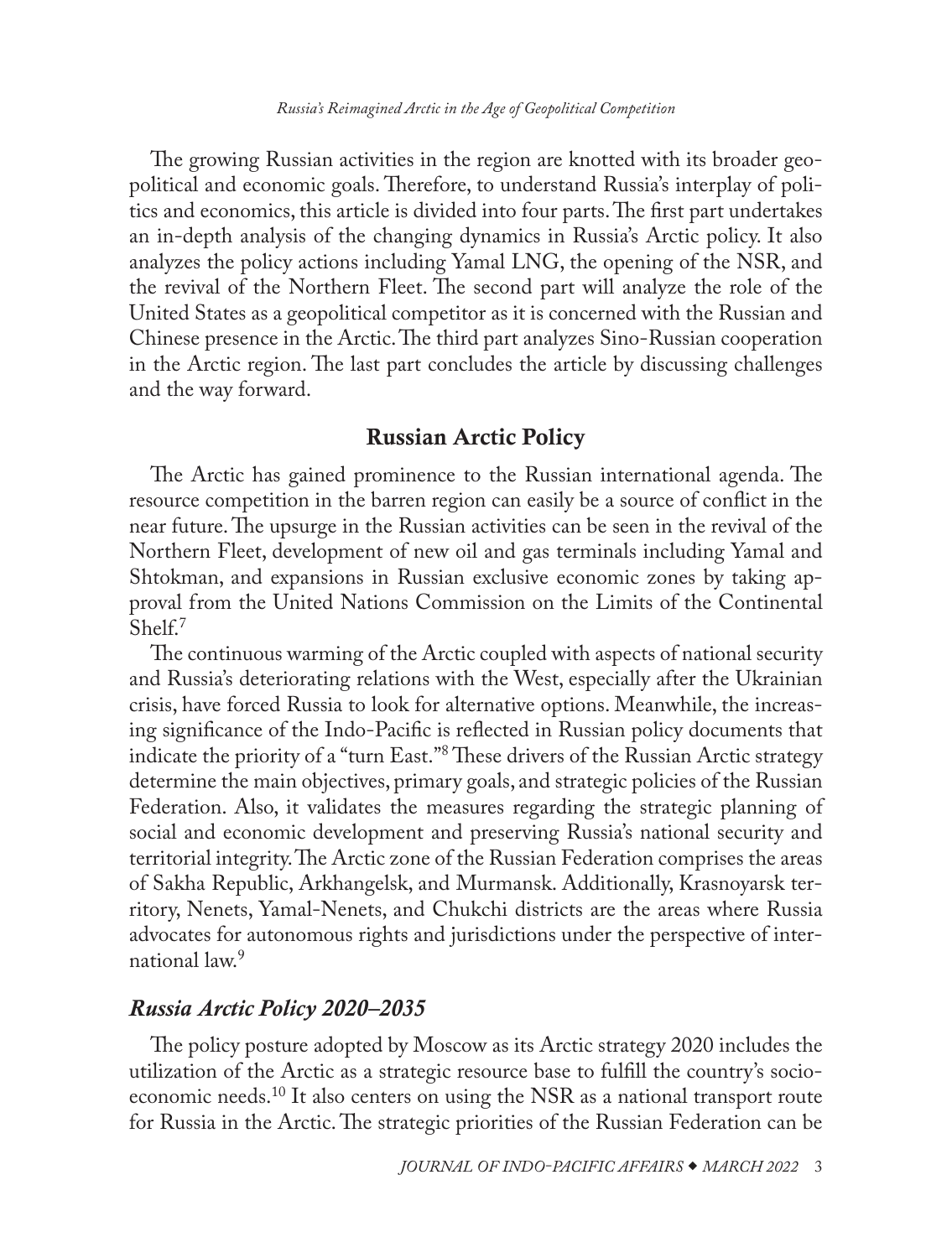<span id="page-3-0"></span>seen in the expansion of the resource base region to fulfill its energy needs.<sup>11</sup> It is not surprising that the Arctic accounts for 10 percent of Russia's GDP and 20 percent of its exports. Therefore, the region is crucial in the strategic designs of the Kremlin. While dealing with military and security, the Russian government favors an auspicious operating regime, including the army and other military formations. Therefore, the deployment of the Northern Fleet demonstrates the Russian intent to protect the NSR. Meanwhile, the policy posture of 2035 shows the Kremlin's urge to access the naval chokepoints in Greenland, Iceland, and the UK to demonstrate the significance of Russia's sea power. Hence, the opening of the NSR and the revival of the Northern Fleet is transforming Russia from a continental to maritime power in the region.

The parallels in the policy postures of 2020 and 2035 exist in the Russian national interest in naming the Arctic as a strategic resource base. Moscow is aiming to utilize the opportunity to develop energy reserves, including 85.1 trillion cubic meters of natural gas and 17.3 billion metric tons of crude and condensate oil. Moreover, it is also trying to intensify its LNG production to 91 million tons by 2035. Furthermore, it is planning to increase the role of the Arctic in crude and condensate oil production to 20 percent in 2024, 23 percent in 2030, and eventually 26 percent in 2035. However, these economic gains are highly dependent on the successful functioning of the NSR.[12](#page-17-0)

The strategic plan to develop the NSR as a global shipping route will allow the Kremlin to play a dominant role in Arctic geopolitics. While referring to the security interests linked to the NSR, the role of the Northern Seas Fleet cannot be overlooked to intercept the aggressive actions by NATO countries in Norway.<sup>13</sup> Therefore, the intensified activities of the Northern Fleet to establish an effective monitoring system for surface and underwater activities show how regulation and control of shipping along the NSR is a priority for the military as an effective stakeholder.<sup>[14](#page-18-0)</sup>

## Opening of the NSR: A Strategic Enabler for Yamal LNG and the Northern Fleet

The development of the NSR is crucial for the Kremlin's strategic designs and the Arctic's future geopolitical course. The NSR remains closed for eastbound shipping for half of the year due to Arctic ice. The change in the climate patterns unlocked the NSR much earlier during the past year, which significantly reduced the time for Yamal LNG cargoes to reach East Asian markets.[15](#page-18-0) The success of Yamal LNG endeavors on developing the Arctic infrastructure depends upon the functioning of the NSR because it can assist the Kremlin in extending its influ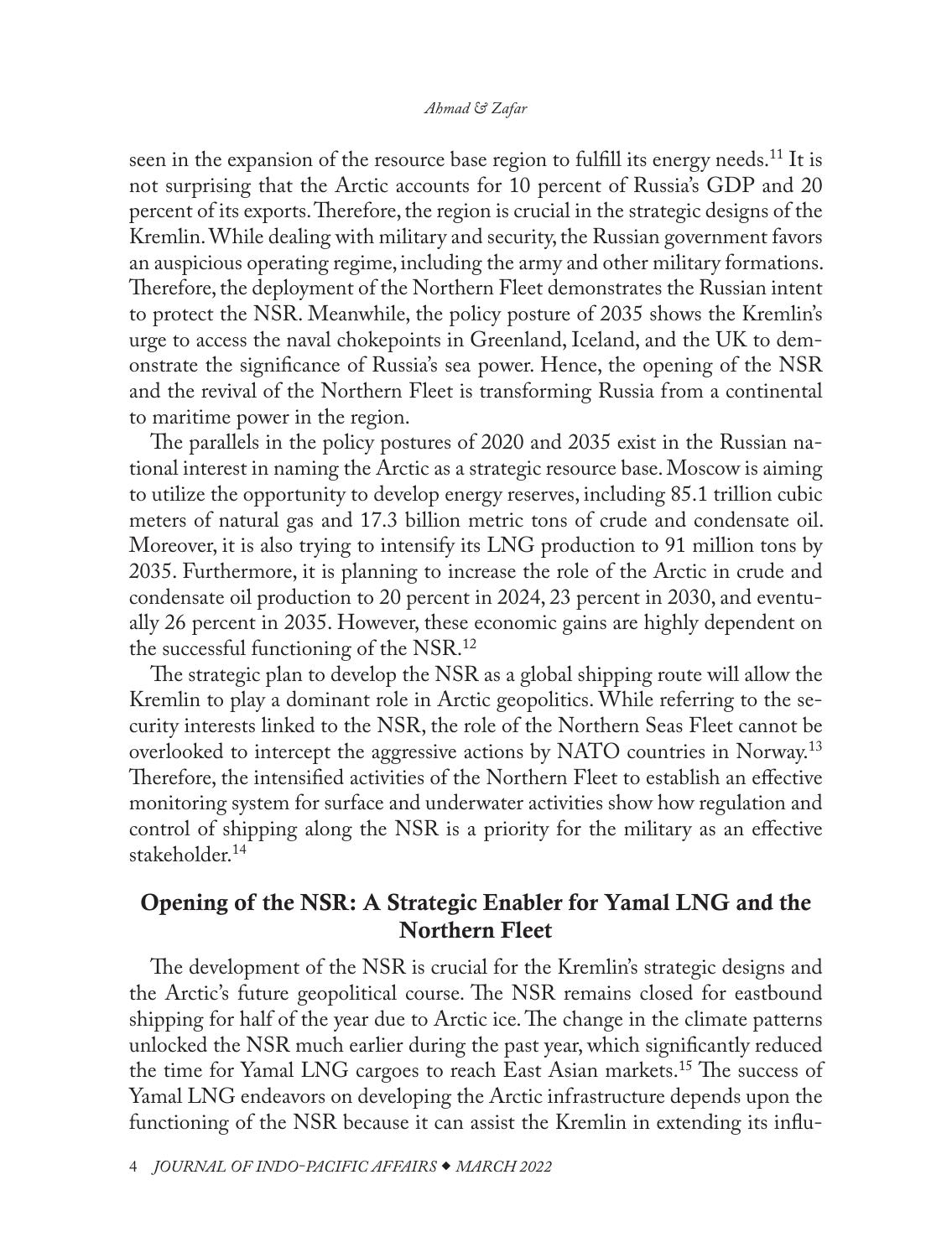<span id="page-4-0"></span>ence to the Asia-Pacific[.16](#page-18-0) Yamal LNG will allow the Kremlin to attract potential customers by offering them the Arctic LNG at a low cost. Moreover, Novatek's smooth price enhances the company's portfolio in global market positioning.<sup>[17](#page-18-0)</sup> James Henderson has argued that the NSR not only provides a shortcut from Yamal to Asia, but also provides an alternative to the US-controlled maritime routes. He further asserts that the Russian military modernization along the NSR has made it a "potential leverage point" amid growing geopolitical competition.<sup>18</sup>

The Northern Fleet remains a focal point when it comes to maritime shipping in the NSR. The Kremlin has elevated the significance of the Northern Fleet by upgrading its status to a military district. According to Matthew Melino and Heather A. Conley, Moscow's ambitions to project Russian power in the Arctic is an "avenue of approaches" for United States.[19](#page-18-0) The Murmansk-based fleet is crucial for safeguarding maritime shipping in the NSR. Moreover, the addition of offensive and defensive capabilities to the Northern Fleet includes the equipment of S-400 and hypersonic missiles, which shows the Kremlin's concern regarding the security of the route. Moreover, the induction of the *Knyaz Vladimir,* a Borei-A strategic missile submarine armed with Bulava ICBMs and 667BDRM Delfin submarines equipped with Sineva ICBMs, is a powerful signal to other actors regarding the Russian defense planning of the Arctic and the NSR.<sup>[20](#page-18-0)</sup>

The growing Russian military presence along the NSR is due to the evolving security concerns revolving around the defense of Russian national security and the denial of US maneuvers. The Kremlin's Northern Fleet is crucial to deny the US claims of freedom of navigation and maintaining Russian status quo in the region. Although the NSR is a strategic enabler for the Kremlin, it however requires the Northern Fleet to deter the United States, a geopolitical challenge for Russia. [21](#page-18-0) Thus, the success of the Kremlin's policy is dependent upon the successful functioning of the NSR.

## *Policy Actions*

Yamal LNG: Gas has remained a strategic element for the Kremlin's economic and political interplay. Russia has used gas as a geopolitical weapon for many years.[22](#page-18-0) The project of Yamal LNG is believed to harness 926 billion cubic meters of natural gas. The construction began in 2012 and will last till 2021, costing 27 billion USD.<sup>[23](#page-18-0)</sup> Perhaps it is the most successful LNG project during the last decade regarding projects and cost management.[24](#page-18-0) Moreover, the efficacy of Yamal LNG can be assessed through its efforts to fetch an international consortium. It comprises the French company with LNG expertise (Total), a major consumer of LNG in the form of the China National Petroleum Corporation (CNPC), and a major financing source in the Silk Road Fund. Similarly, Yamal's success in buying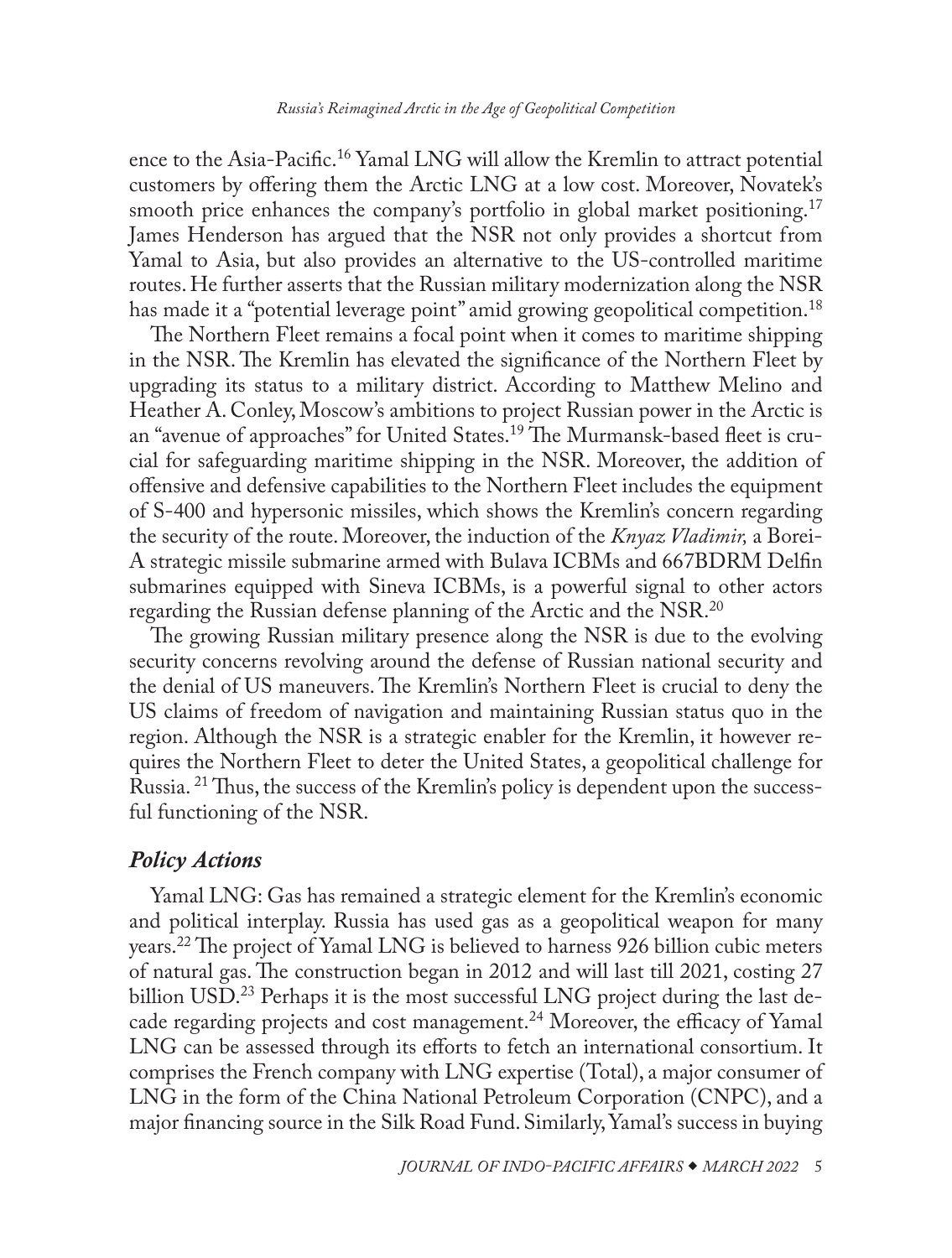<span id="page-5-0"></span>sales contracts from customers in the Asia-Pacific, Europe, and South Asia has enhanced the project to take its final investment development in 2013. However, with a high pace in accordance with its schedule, the rapid development of the project had put its international and domestic rivals in disrepute.

Yamal LNG has directly attracted the Kremlin's support, which can be seen in the proposal of the Russian energy minister, Dmitry Medvedev, who ensured the Kremlin's support for the LNG project, which includes a tax exemption for the first 250 billion cubic meters of natural gas, 20 million tons of condensate and exemption of property tax under the Mineral Resource Extraction Tax regime for 12 years. Similarly, the project also reaped \$19 billion—the largest ever project financing in Russia. This leap forward has presented Russia and China with limited choices: either to defect or cooperate. Russian dependence on East Asian markets for the sale of LNG products and Beijing's dependence on Russia to take its expeditions in the Arctic makes it evident that both players cannot get an optimal outcome while deviating unilaterally from the game. Meanwhile, the interstate agreement between Russia and China had also assisted in attracting Chinese shareholders and loans from the Chinese Development Bank. Therefore, Yamal LNG's efficacy in developing hydrocarbon reserves makes it a significant part of Russia's geostrategic calculations.

The rationale behind the Kremlin's support of the project lies in the fact that it has been trying to expand the scope of the LNG industry to reduce its reliance on European markets[.25](#page-18-0) Additionally, the development of infrastructure, notably the Sabetta port, airfield,<sup>26</sup> and the construction of LNG tankers and icebreaker fleet that will perform 200 voyages per year, requires direct and indirect support from the government.[27](#page-18-0) Despite the failures of the Kahrasavey, Baltic LNG, and Shtokman projects, it is necessary for the Kremlin to support Yamal LNG because it enables the Kremlin to achieve its various economic objectives. Nevertheless, Russia knows that without the intensification of the activities on the Arctic and attracting foreign customers it will be difficult for Russia to utilize the region as a strategic resource base. Hence, the Yamal LNG has secured various deals to sell LNG products to its European and Asian customers on a durable basis.<sup>28</sup> Similarly, the NSR, with its east- and westbound routes, makes the European and Asian markets accessible. Therefore, the LNG exports coupled with Russian influence over the NSR acts as an enabler for the Kremlin to enhance its status as *an energy superpower and utilize its geopolitical and economic interplay efficiently*.

Opening of the Northern Sea Route: The opening of the NSR is part of the Kremlin's strategic priorities, providing it a shortcut from Europe to Asia.<sup>29</sup> The route significantly reduces the distance from Yamal to Asia as compared to the Suez Canal route. It connects the Atlantic and Pacific oceans and is considered an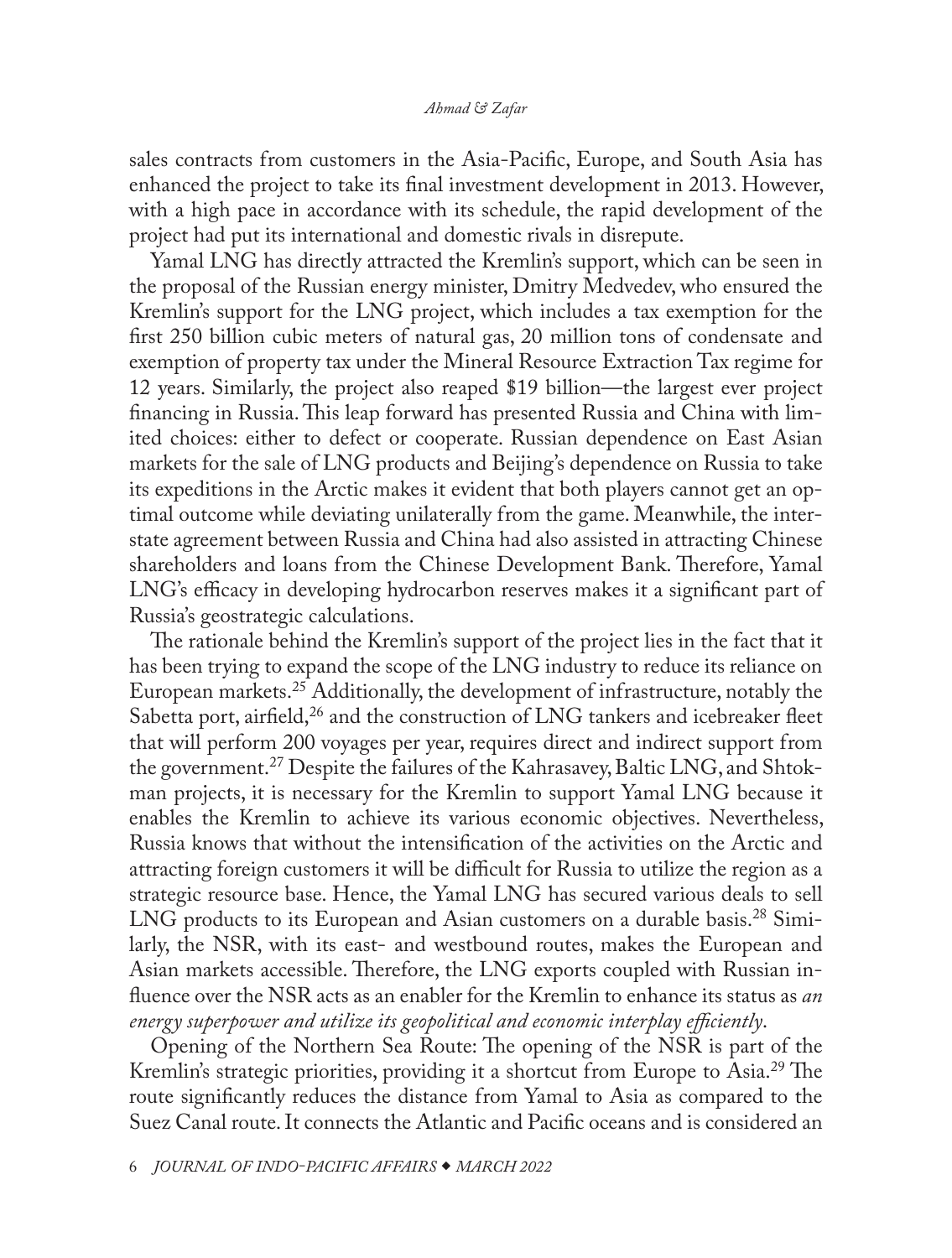<span id="page-6-0"></span>important trade route for Europe and Asia. The route runs from the Russian coast of Novaya Zemlya in the west to the Bering Strait in the east. However, the route remained neglected after the demise of the Soviet Union, both domestically and [internationally](file:///C:\Users\libpublic\Downloads\Kononenko%20and%20Moshes.%20Russia%20as%20a%20Network%20State.%20What%20Works%20in%20Russia%20When%20State%20Institutions%20Do%20Not%3f). [30](#page-18-0) Nonetheless, the commencement of climate change compelled the Putin administration to revive the route, which can be seen in a policy document of 2008 explaining the "exploitation of Northern Sea Route as a national unitary transport communication," which prioritizes the NSR in Kremlin's strategic domain.[31](#page-18-0) The functioning of the NSR will reduce the geographical limitations on the Kremlin's sea power while easing its access to the sea.<sup>32</sup> From the Baltic front, Russian ships have to face the sea power of Nordic states in the Gulf of Finland and the Danish straits. Moreover, the Black Sea Fleet had to pass through the Dardanelles strait or Suez Canal route. Hence, the opening of the Northwest Passage and the shipping between the Eurasian land and the Arctic has enabled Russia to become a dominant maritime power. The Kremlin's strategic designs, as aforementioned, are to utilize the NSR as a global shipping artery under its jurisdiction concerning the international treaties of the Russian Federation.

The NSR is a fuel-efficient alternative for shipping between Far East and Europe and decreases the peril of piracy. The Kremlin is setting out its desire to increase the traffic in the NSR to 80 million tons per year by 2024.[33](#page-18-0) The timing of the goal may not seem realistic; however, by 2030, the NSR will emerge as a key trade route. The available statistics of 2018 depict a significant increase in the gross revenue of transportation by 84 percent per annum. The turnover via the NSR amounted to 19.7 million tons, among which Novatek's project accounted for 8.4 million tons, crude oil and refined products for 7.8 million tons, and gas condensate for 0.8 million tons. It shows that hydrocarbons comprised 86 percent of total transportation in 2018.[34](#page-18-0) Nevertheless, 2019 statistics witnessed a significant surge in the transportation turnover to 31.5 million tons that marked an increase in maritime cargo traffic. Therefore, the NSR is among the crucial strategic calculations of the Kremlin's policy postures.[35](#page-18-0)

The interrelated projects of Yamal LNG and the opening of the NSR are crucial for the commercial and geopolitical future of the country. The opening of the NSR will strengthen the Russian influence in the Arctic and provide short access to Asia-Pacific and European markets. Moreover, the strengthening of Russian presence in the Arctic and supplementing the socioeconomic conditions of the region depend upon the Kremlin's strong influence on the NSR.

Revival of the Northern Fleet: Since the Cold War, the Arctic has held a geopolitical significance in the systemic competition between the Soviet Union and the United States. However, it lost its geopolitical relevance in the 1990s after the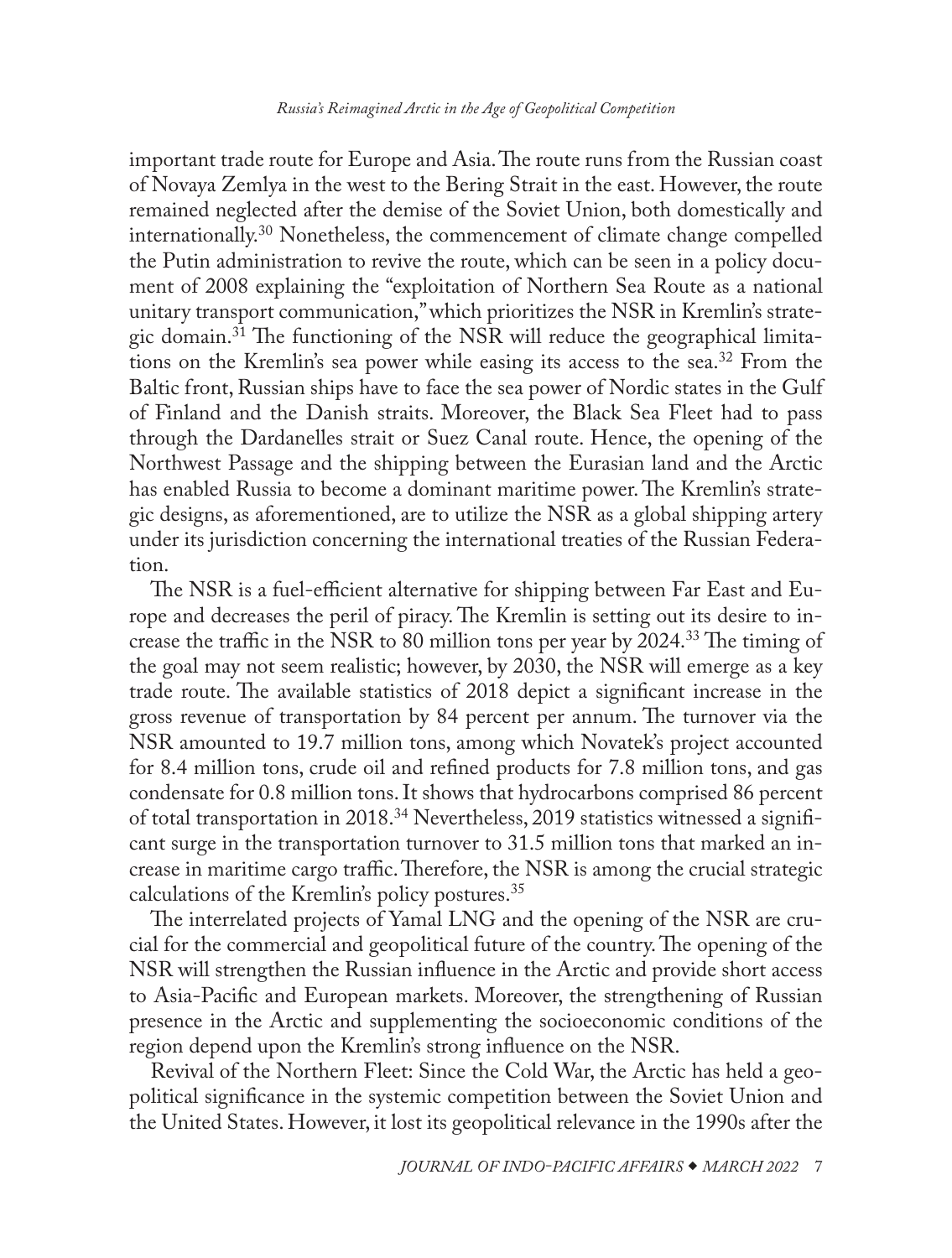<span id="page-7-0"></span>demise of Soviet Union, but again reemerged due to Russia's determination to reinstate its military prowess soon after the North Pole expedition in 2007.<sup>[36](#page-18-0)</sup> The Russian Arctic strategy aims to sustain Russia's status as an energy superpower by developing its oil and gas terminals. Similarly, the refurbishment of the NSR is linked with the Russian objective to preserve its "territorial integrity." The yoke between these policy postures resonated in Putin's statement during his election campaign of 2011 that *"We will also beef up our military bases there, and we will certainly increase national security in the north*.["37](#page-19-0) However, the economic concerns of Russian Arctic policy are knotted with the matter of prestige that ultimately relies on military might. The Northern Fleet and its nuclear-powered submarines equipped with ballistic missiles consolidate the Kremlin's beliefs on the primacy of "*hard power*.["38](#page-19-0)

The privilege of the Northern Fleet not only enhances the Kremlin's geographical position but also grants it a *"strategic advantage"* to conduct hostile operations against its adversaries.[39](#page-19-0) Geostrategists acknowledge the significance of the Northern Fleet by addressing Russia's lack of access to the sea. This is evident from H. P. Smolka's analysis of the Russian fleet stationed at Murmansk, which has access to the high seas thus transforming Russia from land to naval power.<sup>40</sup>

The Kremlin has recently upgraded the status of the Northern Fleet amid the growing significance of the Arctic in its policy circles. The presidential decree signed by Putin<sup>41</sup> granted the Northern Fleet the status equivalent to the existing four military districts of East, West, and South[.42](#page-19-0) Rob Huebert analyzed this move as "*…a recognition that offensive and defensive capabilities of the Northern Fleet represent one of the most important elements of the Russian military*."[43](#page-19-0) The Kremlin's modernization of the Northern Fleet aims to protect its oil and gas terminals, which are strategic assets for the Kremlin. This development includes the stationing of the S-400, which strengthens the Russian air defense capabilities. Moreover, the Kremlin has increased its offensive capabilities by equipping the MIG-31 of the Northern Fleet with Kh-47M2 Kinzhal missile, which will project the military prowess of the Kremlin in the Arctic.<sup>[44](#page-19-0)</sup>

The security concerns linked with the NSR revolve around preserving Russian territorial integrity and denying foreign incursions. The Northern Fleet remains at the center when it comes to the regulation of shipping in the NSR. Moreover, the Kremlin is also intensifying its presence to intercept the actions of the foreign military forces in the region, which includes the joint exercises of the United States, Norway, and NATO above the Arctic Circle in 2018.[45](#page-19-0) The access of the Northern Fleet to the High Seas will provide it an offensive capability, while the functioning of the NSR will put Russia in a position to control the traffic in the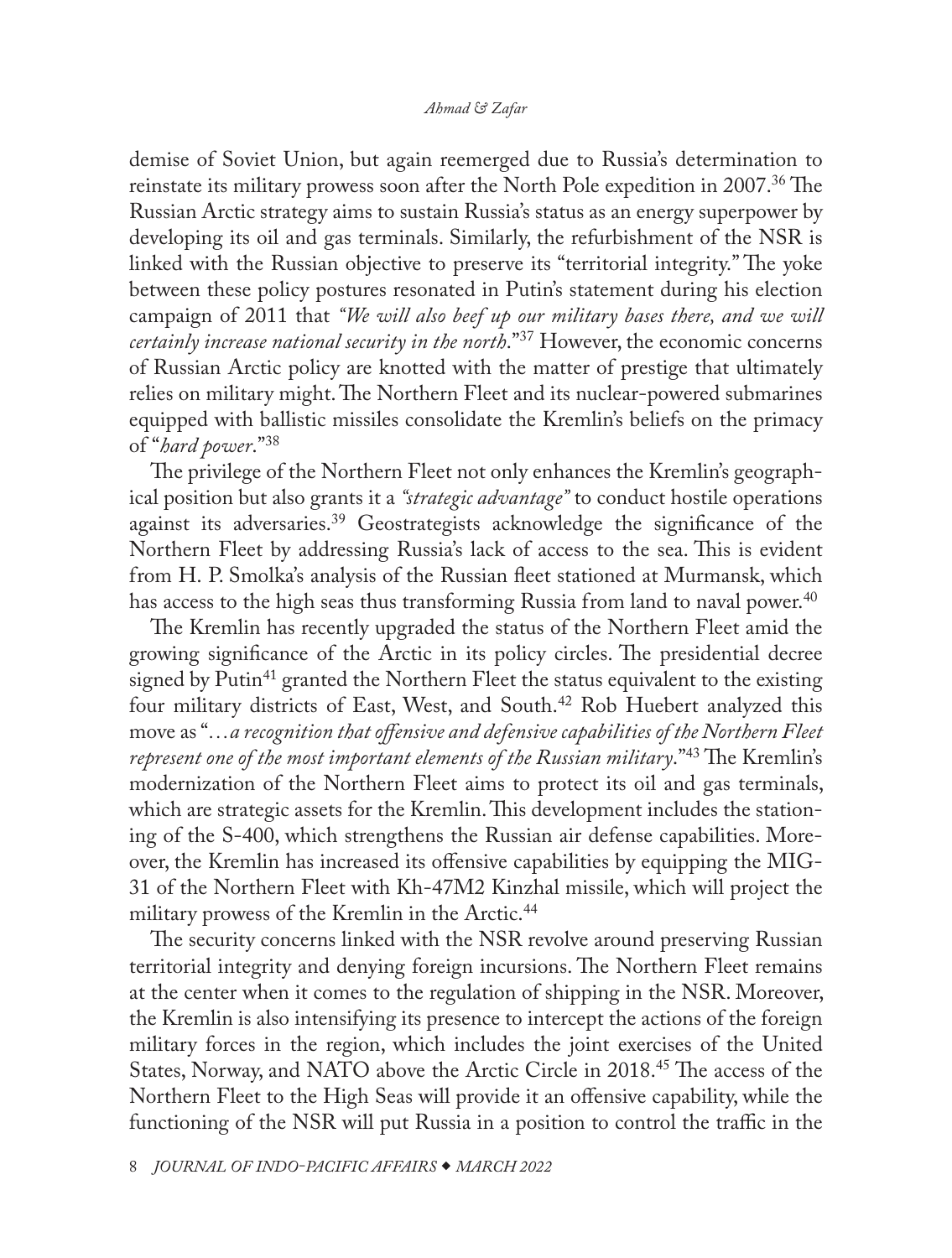<span id="page-8-0"></span>region. *Hence, the Kremlin's* aggressive military buildup in the Arctic is to contain NATO and respond to the US maneuvers.

## The United States as the Primary Geopolitical Competitor

The emergence of Russia as a militarily and strategically dominant power has conflicted with the US interests in the region as Washington views the growing Russian influence as a threat to its national security. The changing dynamics are the prelude for the United States to counter Russian military presence in the region. Russian flexing of military muscle has raised worries among the Arctic states, including US allies. Biden's administration therefore is concerned by enhanced Russian military capabilities.<sup>46</sup> Similarly, increased Sino-Russian cooperation has raised alarms in Washington, evident in the newly published US Arctic Strategies—notably the US Navy's *A Blue Arctic Blueprint* and the US Army's *Regaining Arctic Dominance*.

The US Department of Defense's *Arctic Strategy 2019* identified three threats to the US national security interests in the region.<sup> $47$ </sup> The first threat is the possibility of an attack on the US homeland, made more likely by increasing cooperation between Russia and China.<sup>48</sup> The second threat is the challenge to the rules-based order from Russia and China by using the NSR and possible use of force against foreign vessels operating against Russian regulations. That is why American officials have regarded the region as "nobody's lake."[49](#page-19-0) Finally, the third threat is the possibility of "strategic spillover" from rising tensions in the Arctic.<sup>50</sup> To counter these threats, a response is expected from US military presence in the region, specifically by the US Coast Guard. However, as per the hearing on maritime security, the US Coast Guard is regarded as weak compared to the Russian Navy[.51](#page-19-0) This position has concerned the United States over aggressive actions of Russia and China.[52](#page-19-0) However, it also shows the gaps in the US ability to maintain its rules-based order in the Arctic.<sup>53</sup>

Russia's large icebreaker fleet, increasing investment of China in Greenland, and the declaration of the NSR as a "polar silk road" has alarmed the policy circles in Washington[.54](#page-19-0) Washington is eager to build icebreakers, evident as the United States lacks the "hard power" in the region as compared to the Russian icebreaker fleet.[55](#page-19-0) However, this will remain the case because the United States will not be able to create its "largest icebreaker" until 2024[.56](#page-19-0)

The US strategy in the Arctic will be moving on the three lines of action. First, it will aim to enhance the capabilities of the US Coast Guard in the Arctic.<sup>57</sup> Therefore, the United States will be using the International Maritime Organization to adopt international code for ships operating in polar water and to question Russian maneuvers in the region.<sup>58</sup> Second, to strengthen the rules-based order,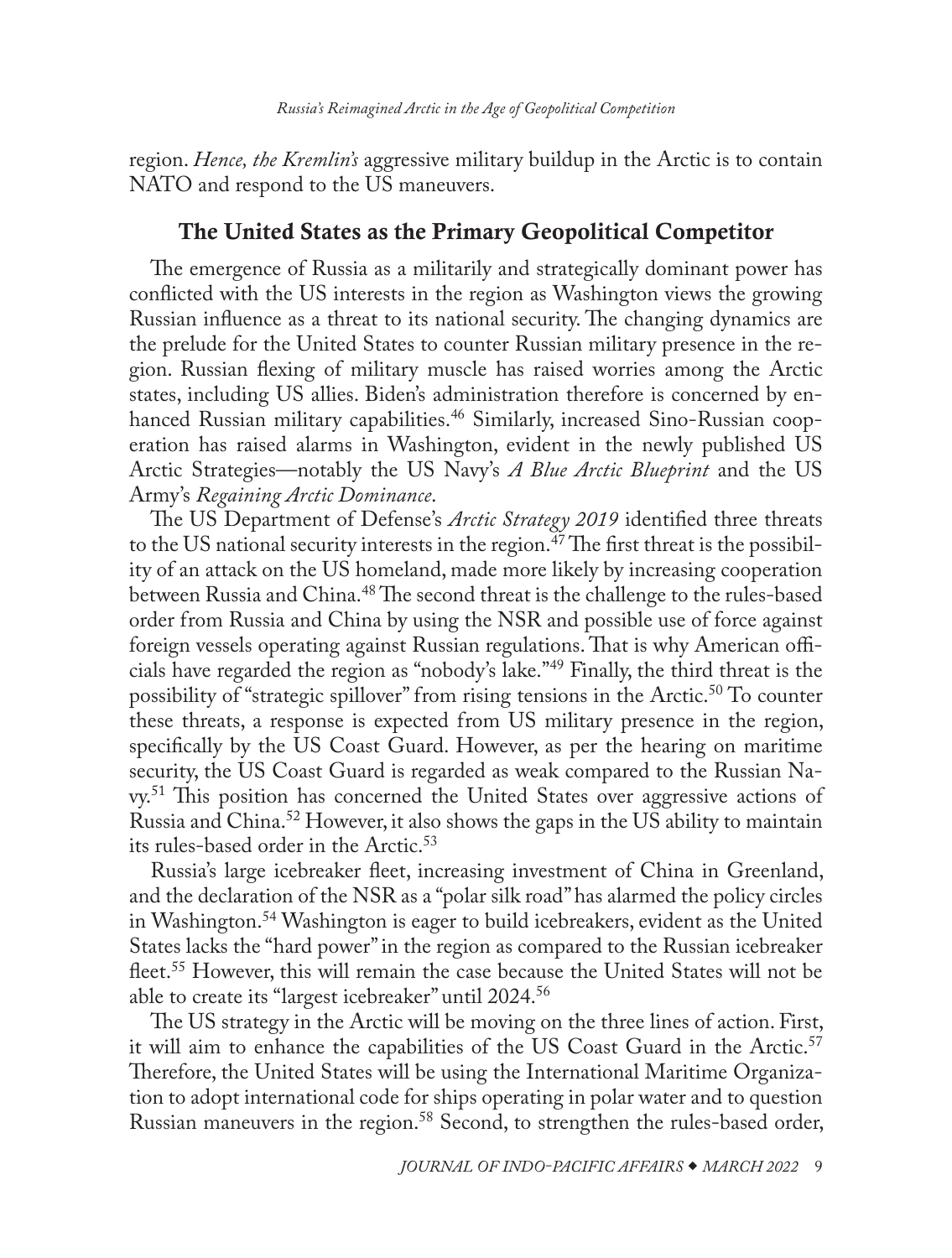<span id="page-9-0"></span>the United States will be eager to cooperate with NATO allies in the region.<sup>59</sup> It is evident from Biden's faith in the alliance and the most recent discussion over US-Canadian defense cooperation.<sup>60</sup> Yet, it will be based on adding strategic and operational depth to the regional position of Arctic allies. The Trump administration debated Greenland's sovereignty, Denmark's role as a strategic enabler for US interests in the region, and surveillance of Russian actions.<sup>[61](#page-20-0)</sup> Third, the United States will aim to promote resilience and prosperity in the region. Hence, US promotion of Arctic values is evident from Trump's approach toward the Arctic Council. Despite the reluctance of Trump's government toward multilateralism, he was vocal about promoting cooperation among Arctic states through the Arctic Council.[62](#page-20-0) However, while conceptualizing Biden's climate policy and his approach toward multilateralism, his actions will be aiming to use the "Arctic Council to strengthen US relations with allies.["63](#page-20-0)

Historically, US ties with regional allies go back to 1867, when the United States acquired Alaska and fostered economic, diplomatic, and strategic ties with the Arctic states that are the part of NATO.<sup>64</sup> These allies have been supportive of US military presence since WWII, especially Denmark and Canada. The United States was able to establish bases that were critical to the war effort in the High North and the Arctic, hence adding to the strategic depth of the United States in case of any escalation. These strategic points are marked as critical ventures to the US strategic calculations that will create a geopolitical challenge for Russia and China.

The United States has been skeptical toward China's Belt and Road Initiative  $(BRI)$ , which has gained a new dimension due to the melting Arctic.<sup>[65](#page-20-0)</sup> The Chinese investments in technological and environmental domain have posed a challenge for the United States in the region. Moreover, China's plan to gain a military base in Greenland in 2016 has signaled to the United States that China is using the cover of its investments to plant a military toehold in the region.<sup>[66](#page-20-0)</sup> Therefore, the United States is incentivizing the region by building three Greenland airports to pressure the government against the Chinese deal.<sup>[67](#page-20-0)</sup> Moreover, the strengthening of diplomatic and commercial relations with Greenland is to diversify the economic prospects beyond fishing, strengthening ties, and to counter expanding Chinese influence in the region. Similarly, Pompeo's bid for European and North American states to form a coalition against Russian and Chinese interests in the region increases the geopolitical competition between the regional players.<sup>[68](#page-20-0)</sup>

In an interview, Carla Sands, US ambassador to Denmark, stated that Denmark is "*willing to fight with Americans shoulder-to-shoulder and do things that many of our allies won't*."[69](#page-20-0) Thus, Washington's decades-long disinterest in the Arctic is reversing and leading toward strong US-Danish cooperation against Russia. At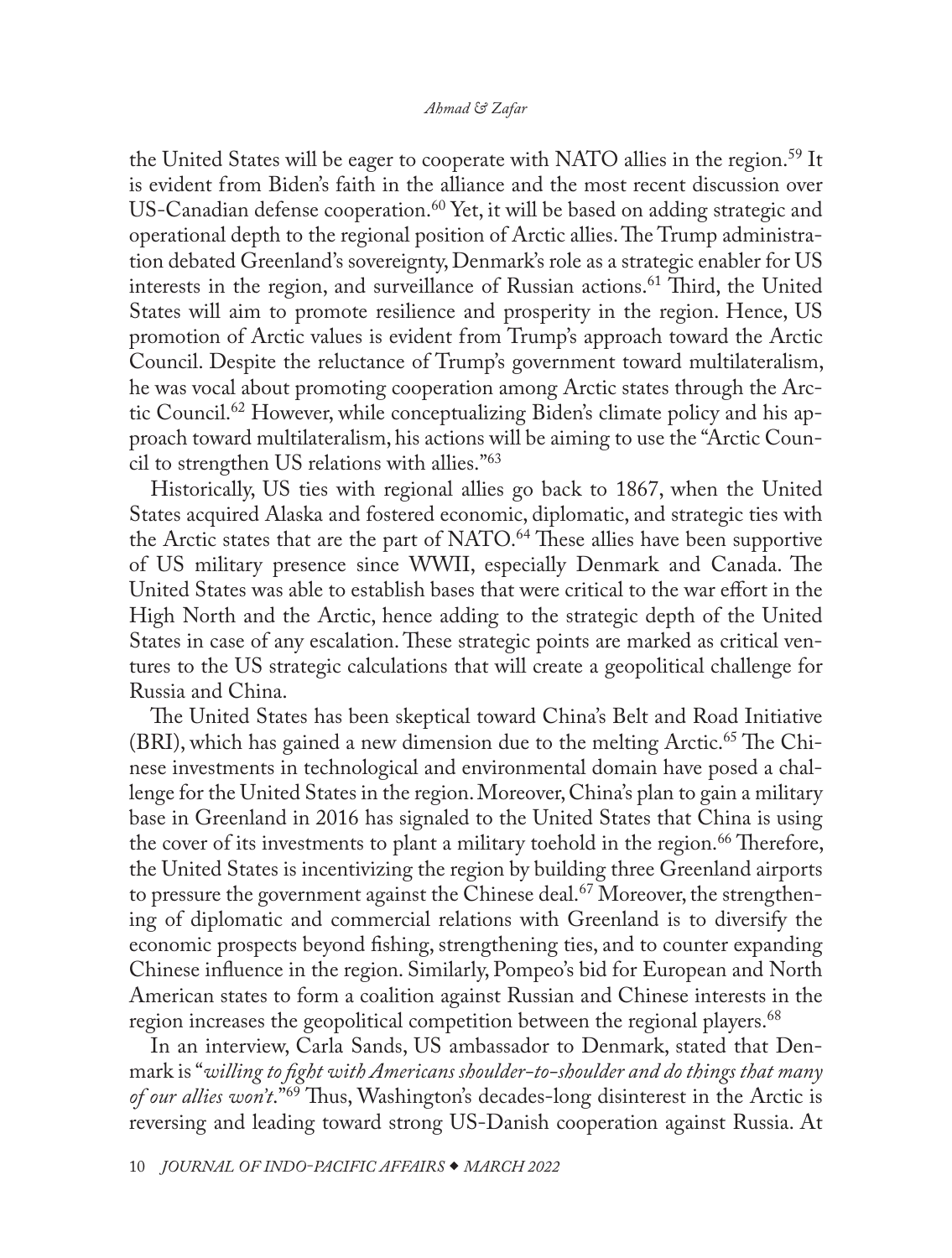<span id="page-10-0"></span>the same time the Pentagon can be seen rallying its allies, indicated by Pompeo's statement that *". . .we are counting on our partners in Greenland and Denmark to lead with us*.["70](#page-20-0) On the other hand, Norway's government requested the United States to increase the number of marines from 330 to 700, which has matched Washing-ton's desire to intensify military presence in the region.<sup>[71](#page-20-0)</sup> Hence, geopolitical proximity of these actions will increase hostility between Norway and Russia, as Russia has warned Norway that such actions would have "consequences."[72](#page-20-0) Therefore, it is evident that the stage is heating up for competition in the region.

Despite the military superiority that Russia enjoys in terms of icebreakers, US military actions cannot be sidelined. In October 2018, the USS *Harry S. Truman* and its associated escort sailed above the Arctic Circle, the first such strike group to do so since the Cold War.[73](#page-20-0) This operation in the Norwegian Sea means that Washington is raising its game in the Arctic. Moreover, VADM Linda L. Fagan, who oversees Coast Guard operations in the Arctic and Pacific, states that "*we're obviously watching both the Russians and the Chinese quite closely.*" Despite the vitality of the geopolitical competition, the difference in military power might hurt the United States[.74](#page-20-0)

The weak US naval presence can be observed from statement offered by Coast Guard Capt. Gregory Tlapa, who commands the lone USS military icebreaker traveling to the Arctic each year. He stated that, "The nation doesn't have deepbench strength in terms of capabilities to operate up here and project power and protect our national interests."[75](#page-20-0) This is why the US Navy, like the other branches of the US armed forces, has introduced a new Arctic strategy.[76](#page-20-0) The United States has maintained its military presence in the northern base of Thule, Greenland, which is 750 miles north of the Arctic, hosting radar systems that will scan for any nuclear missiles launched against the United States.<sup>77</sup> Although the United States lacks the deep-bench strength in the Arctic, recent steps are raising its influence in the region.

The US contestation for military dominance in the region will be facing hindrance from the ground and sea routes, due to unavailability of icebreakers and the increasing necessity of strategic cooperation with regional actors. Therefore, the United States is planning to introduce air combat planning in which the United States will have two squadrons of F-35-A in Alaska by 2022, joining the two squadrons of F-22 Raptors already there.<sup>[78](#page-20-0)</sup>

Strategically, the United States might deploy a nuclear submarine fleet due to the rising tensions and disparity in the military capability. The deployment of the large surface warships and sea-based ballistic missile defense systems in the Arctic is due to the periodic visits of US submarines.[79](#page-21-0) Furthermore, the United States will enhance its capabilities to intercept Russian intercontinental ballistic missile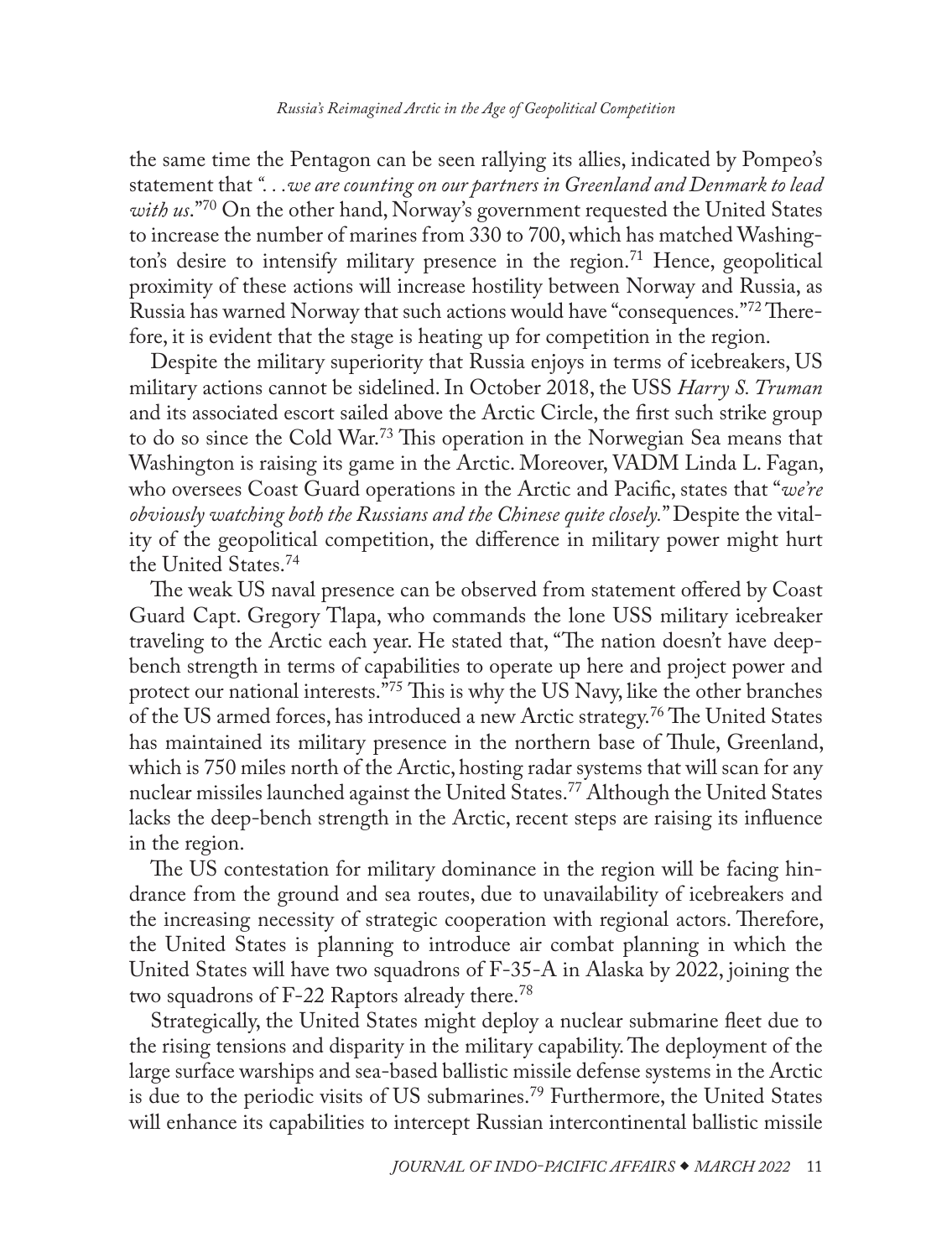<span id="page-11-0"></span>(ICBM) launches at the initial phase and making a preventive strike by ICBMs, submarine-launched ballistic missiles, and cruise missiles, irrespective of their nuclear or nonnuclear nature.<sup>80</sup> However, the execution of these plans will create a hard security threat in the region, which can be observed from the negative response of Russia over joint UK-US naval exercises in the Norwegian and Barents seas in May  $2020.^{81}$  $2020.^{81}$  $2020.^{81}$ 

Furthermore, in October 2019, the largest Russian military exercise in the Arctic since the end of the Cold War was held, which further exacerbated the growing complexities of the region's militarization regardless of global warming.[82](#page-21-0) These strategic actions, along with the weakening position of the United States and intensified Sino-Russian economic cooperation will compel the United States to maintain a military toehold in the region.

According to Ambassador David Baltonn, from "America First" to a policy orientation focused on "becoming less isolationist," Washington is keen to coop-erate with more than just NATO members in the Arctic.<sup>[83](#page-21-0)</sup> In comparison to Biden, Trump was more vocal toward strategic engagement in the region while Biden tends to be less aggressive[.84](#page-21-0) Ulf Sverdrup, director of the Norwegian Institute of International Affairs, is of the view that despite the change in administration, Washington's policies will reflect a "continuity to US foreign policy rather than a change to it."[85](#page-21-0)

The United States shares considerable territory with the Arctic, and the region's security environment is tied with the matter of homeland security and national interests. Russia's attempt to utilize the region as a strategic resource base is dragging the region toward geopolitical and resource competition. US rivals Russia and China are utilizing their economic and military power to maintain and enhance their influence at the expense of US national interests.<sup>86</sup> The significance of the region for the Russian military power and development of the oil and gas reserves compels Russia to pursue goals contrary to those of the United States. Similarly, Chinese ambitions to gain access to the Arctic's resources and sea routes to enhance its rise is concerning for the United States.<sup>87</sup> Therefore, Russian interrelated economic and political interests coupled with the extended strategic and geopolitical competition are an irritant to the US interests in the region.

## Sino-Russian Cooperation and the United States

The United States as a geopolitical competitor provides a pretext for Sino-Russian cooperation in the region. Russia's domestic challenges catalyzed by its international image due to the Ukrainian crisis ask for greater economic cooperation with the world. Therefore, the Kremlin requires military superiority as well as economic well-being of state activities in the region.<sup>[88](#page-21-0)</sup> Thus, political incentives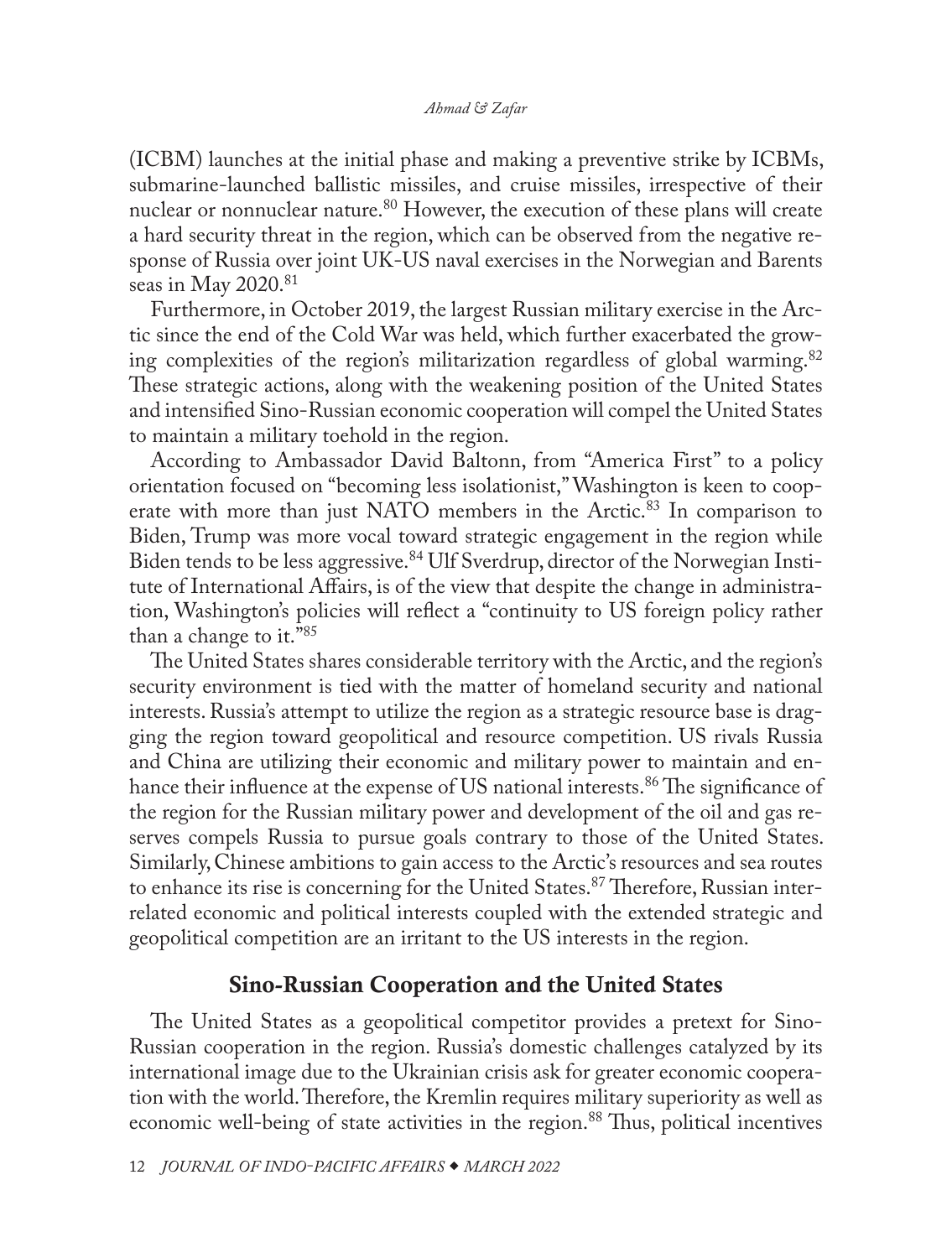<span id="page-12-0"></span>are only achievable if Moscow can create opportunities for the world to accept the rules-based order Russia has envisioned to support its regional goals.

Sino-Russian cooperation has entered from two fronts—economic and diplomatic—which is observed in the collaboration over Yamal LNG and the acceptance of China as a "near-Arctic state." The acceptance of China as a near-Arctic state shows Moscow's determination to strengthen their already 110-billiondollar trade relationship by adding the Arctic as another area in which to cooperate[.89](#page-21-0) Moreover, economic investments such as the Belkomur railway, the harbor in Arkhangelsk, and the 1161km-long railroad construction from the western Siberian town of Solikamsk through Syktyvkar to Arkhangelsk, are some of the most important infrastructural development to strengthen bilateral ties in the region.<sup>90</sup> This enthusiasm of the Russian officials shows the prospects for the cooperation, but the ball still remains in Russia's court; the cooperation enables Russia to expand its economic activities and allows strategic engagement with other regional players. Thus, it will enable Russia to encircle the US activities in the region.

Sino-Russian relations are decades long: the first cooperative effort in the Arctic was observed in 2013[91](#page-21-0) when the CNPC contracted with Rosneft to survey three areas of the Arctic in the Pechora and Barents Seas. Russia's oil and gas cooperation with China in the Arctic<sup>[92](#page-21-0)</sup> is comprehensive, which remains to be balanced and pragmatic.<sup>93</sup> Russia is eager for an economic boost, and China wants to expand economic cooperation to avoid the "Strait of Malacca Dilemma," which is mutually inclusive for both.<sup>[94](#page-21-0)</sup> The Russian Far East has provided grounds for increasing the value of cooperation.<sup>95</sup> Furthermore, the expansion of BRI projects in the region will open doors for "China's Arctic Silk Road["96](#page-21-0) while compelling the policy makers to expand partnership beyond the Arctic Circle.<sup>[97](#page-21-0)</sup>

Sino-Russian cooperation is expected to increase regional economic integration. The 2017 development to enhance shipping via the NSR through joint conjunction of the Eurasian Economic Union and BRI provides both sides a chance to align their mutual interests along the NSR.[98](#page-21-0) Despite US hostility toward Sino-Russian cooperation, both sides have aimed to cooperate with regional actors. This is evident in 2019's joint statement that cooperation will be "*based on the rights and taking into account the interests of the coastal state*.["99](#page-21-0) These efforts lift the scope of the mutually recognized principle of cooperation; along with this, it improves the chances for Russia to mitigate legal discrepancies that, if supported by the regional actors, will ardently create a Russian-based order.

The shared interest in the technological development of the Arctic Ocean has forced both states to join the international trans-Arctic cabling scheme. Furthermore, both are interested in remote sensing between GLONASS—a space-based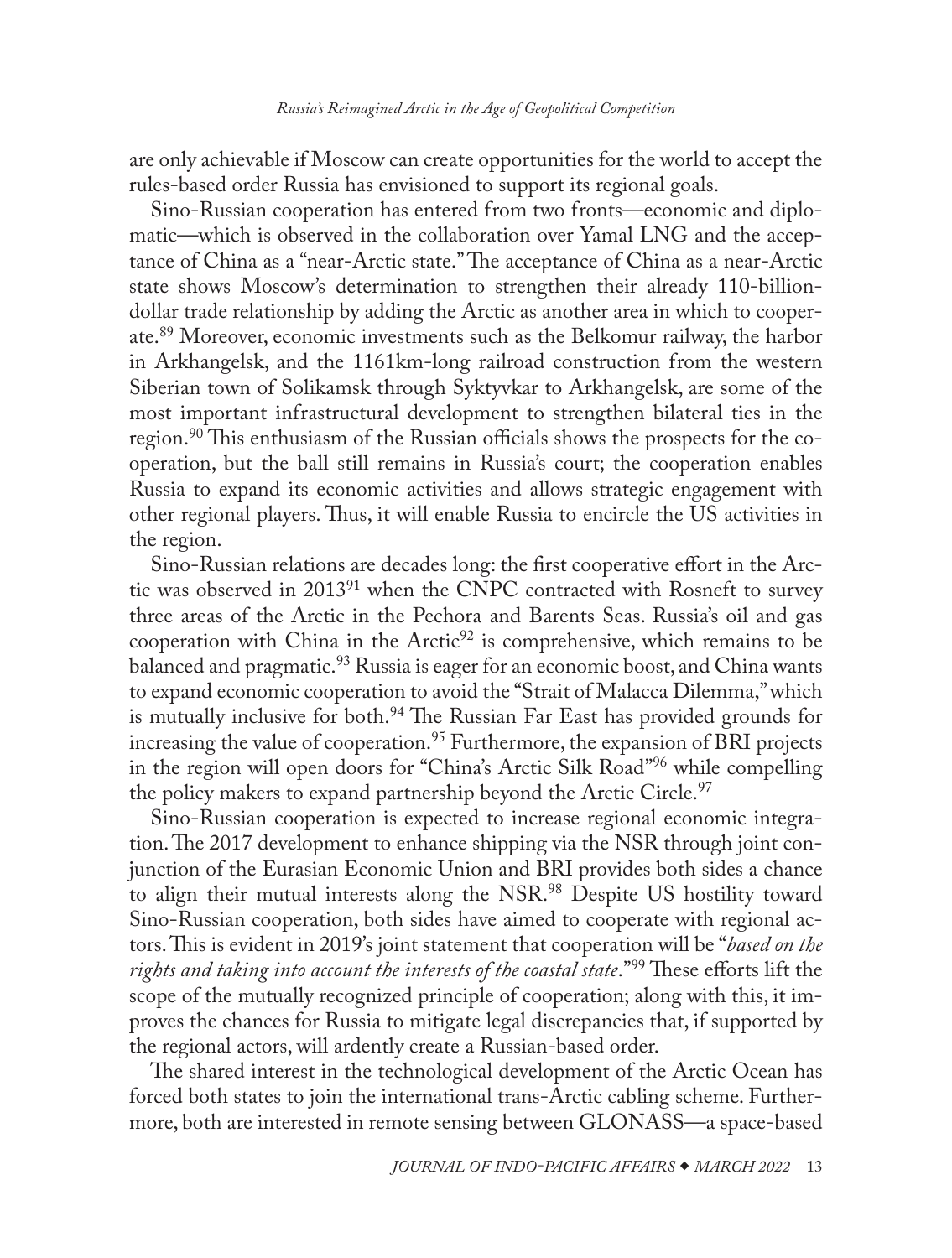<span id="page-13-0"></span>satellite navigation system—and the Chinese satellite navigation system BeiDou. This joint endeavor will improve the navigation situation in the Arctic.<sup>[100](#page-21-0)</sup>

Russia remains the anchor of China's engagement in the Arctic. Certainly, the nature of cooperation will have implications for the region, more specifically the United States. However, there exist reasons for such a bond between Putin and Xi Jinping. First, the Chinese desire for "near-Arctic state" status requires Russia's partnership. Russia's status as an Arctic superpower and its ability to influence regional affairs will intensify the nature of Sino-Russian cooperation. Second, Russia is eyeing Chinese financing to commercialize its underdeveloped Far North, especially along the NSR. Hence, these activities will certainly intensify the Sino-Russian cooperation in the region.

Both states cooperate on joint gas projects, including the Sila Sibiri (Power of Siberia) pipeline,<sup>101</sup> which will link the Chinese Irkutsk region with the Siberian gas field in the Yakutia Republic. The agreement was signed between Putin and Chinese Vice Premier Zhang Gaoli, which includes other possible explorations, notably Vankor field, which will be linked by an agreement with CNPC. Furthermore, the joint effort to transfer 3 million tons of liquefied natural gas from their collaborative Yamal LNG project for the next 20 years shows the bolstering economic cooperation.<sup>102</sup> These efforts are viewed as the Kremlin's urge to find complaisant partners to lift its economy while improving Russia's position in the region.

Moreover, strategic cooperation between Russia and China aims to increase counter actions against the US Navy along the NSR. Hence, the increasing Sino-Russian cooperation raise the concerns for the United States as Beijing's cooperation with Kremlin will not be stopping anytime as no official agreement exists between Russia and China over the limits of Chinese presence in the region. Thus, Washington is pressured to expand its role in the region.

However, there exist several divergences in Sino-Russian cooperation. Despite the strategic reproachment, China neither shares Russian ambitions to confront the United States directly, nor is it willing to harm its relationship with the United States for the sake of the Russian Arctic agenda. Aglaya Snetkov has termed Russia as a "loud dissenter" and China as a "cautious partner.["103](#page-22-0) It is evident in the statement of Chinese diplomat Fu Ying who stressed that "China has no interest in a formal alliance with Russia, nor in forming anti-US or anti-Western bloc of any kind.["104](#page-22-0) Similarly, despite China's growing bilateral engagement with Russia, it is still cautious and has sought ways to steer itself out from the international security crisis with Russian involvement, notably in Ukraine and Syria.

Despite the optimism regarding Sino-Russian cooperation, there exist various limitations to Sino-Russian cooperation. The grievances and mistrust rooted in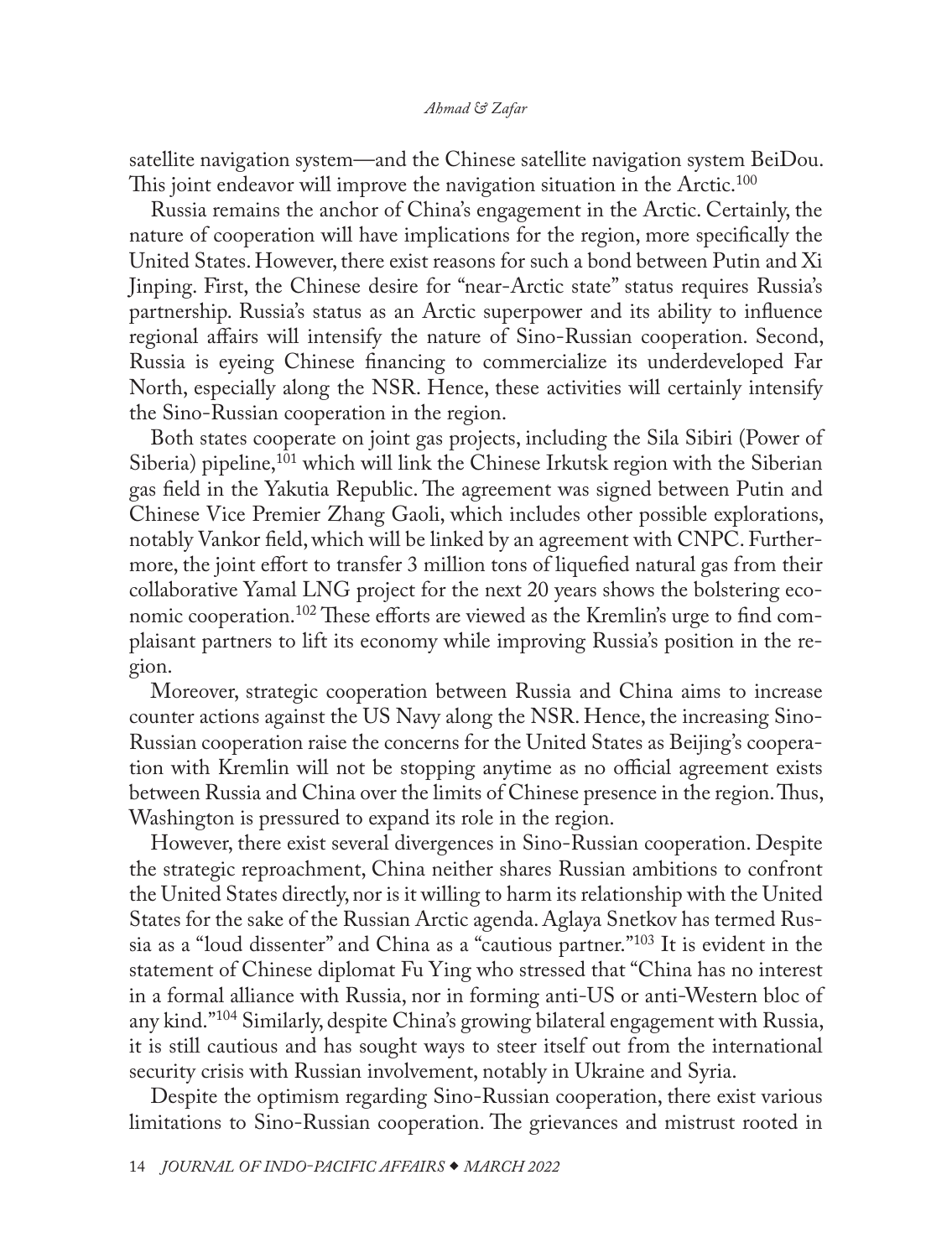#### *Russia's Reimagined Arctic in the Age of Geopolitical Competition*

<span id="page-14-0"></span>the history and differences in the strategic culture, particularly on the Russian side regarding the shift in relative power.<sup>105</sup> Similarly, China's priority regarding its economic growth compels her to align with the United States, which is Beijing's trading partner. Bobo Lo has argued that China and Russia "share neither a longterm vision of the world nor a common understanding of their respective places in it."[106](#page-22-0) Hence it can be argued that Sino-Russian cooperation is more like a flexible strategic partnership in which both states are pursuing a pragmatic approach of cooperation on mutual strategic interests. Nevertheless, there exists no long-term strategy to assist or defend each other.

## *Challenges*

The engagement of Russia in traditional political cooperation can be a prelude to the prudent deployment of NATO forces in Iceland, which can create a security situation in the region while hindering the economic incentives that remain to be the Kremlin's major interest. Similarly, the United States will be eager to create a regional rift in the Arctic through its NATO allies and its Coast Guard activities in the Bering Sea, which is threatening to the Kremlin's socioeconomic and geostrategic interests.

Similarly, China's eagerness to access Arctic resources at the expense of Russia will allow it to hold an upper hand in a relationship between the two.<sup>[107](#page-22-0)</sup> China's short-term goals have clearly been supported by the Kremlin. However, there is no mutual agreement over long-term strategy, which can temper the Sino-Russian partnership as a result of unfulfilled expectations.

Moreover, Beijing's influx in the region by the stratagem of investment, trap, and rule can threaten the Kremlin's orientation in the region. Despite Sino-Russian cooperation, the Chinese role remains skeptical as it desires to maintain a military foothold in the region, which is evident in the Chinese urge to buy a military base in Greenland[.108](#page-22-0)

A possible sanction over Russia is expected as discussed in the Report of the Congressional Research Services, which can trigger the prospects for Russian economic gains.[109](#page-22-0) Paradoxically, the relation could deteriorate if Russia is unable to balance out its economic cooperation between China and other actors. China's rise and Russia's need of capital for its Arctic project could pose another obstacle for the Kremlin in Sino-Russian cooperation. This orientation is not only expanding the right of the non-Arctic states but threatening the Kremlin to create a Russian-centric regional order.[110](#page-22-0) Russia's sovereign claim over the NSR is not legally acceptable as per the United Nations Convention on the Law of the Sea (UNCLOS), hence viewing the NSR as part of its territorial waters unravels the legal discrepancies.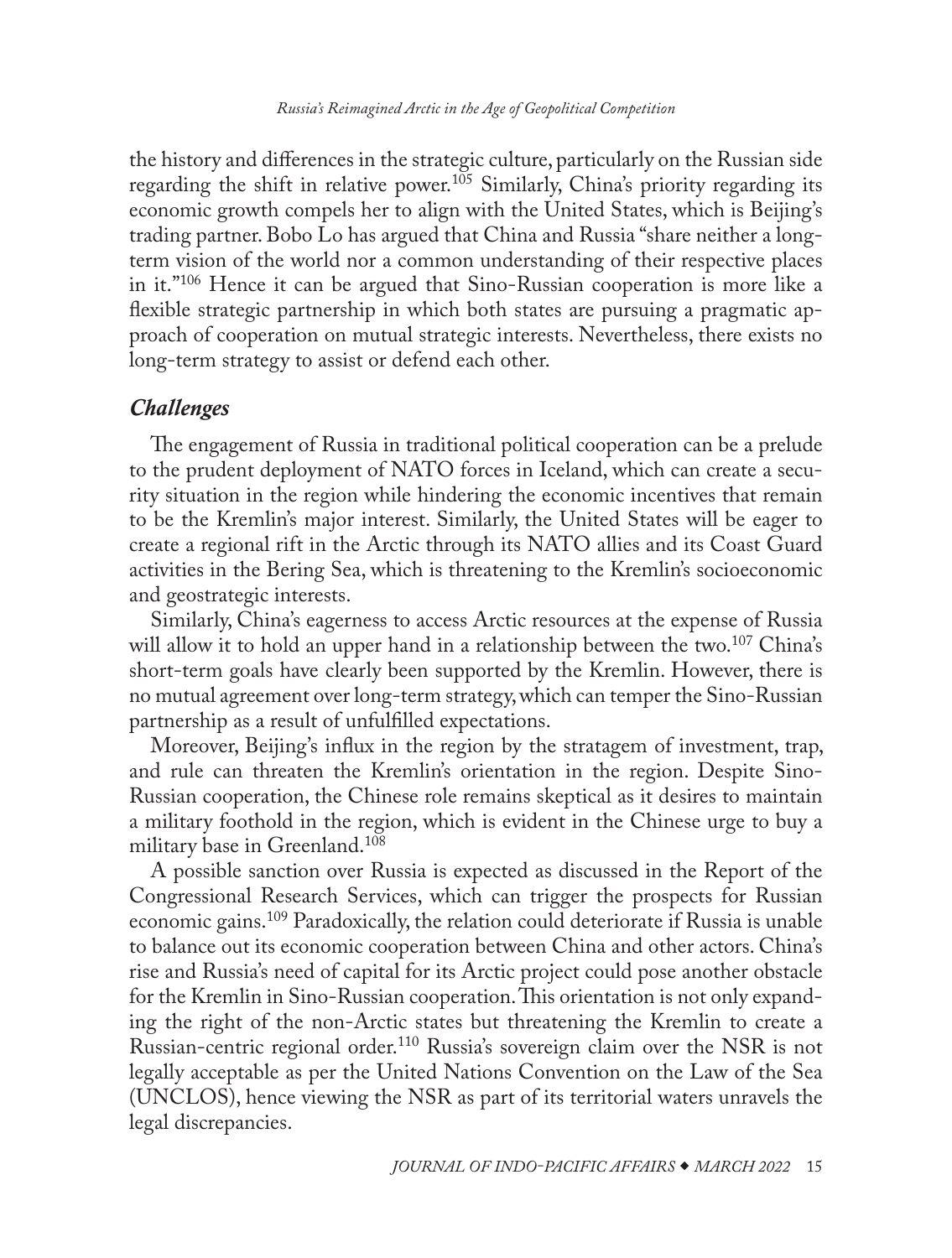## <span id="page-15-0"></span>*Way Forward*

The increasing geopolitical competition in the Arctic has posed several challenges to Russian interests in the region. Therefore, the changing dynamics require Russia to undertake a comprehensive approach to overcome the challenges posed to its dominance in the region.

Sino-Russian cooperation is based on shared animosity toward the United States, which is a prelude for the Kremlin to cooperate with Beijing by transforming short-term strategy into a long-term strategy to hold the regional stage. If both states can introduce a joint statement over regional cooperation for a longer run, then it will allow Russia to understand the long-term ambitions of China.<sup>111</sup>

To keep the pawns under the Kremlin's control, Russia must balance its cooperative efforts with China against the possibility of falling into a debt-trap. Therefore, Russia must add other players such as India, South Korea, Japan, and Saudi Arabia to diversify its capital pool. For this the ministry of the Russian Far East and Arctic development must be utilized to untangle the potential of the High North and its combination with the Asian states.[112](#page-22-0) This is where China must be involved to utilize transport corridors Primorye 1 and 2 (Ministry of Commerce of the PRC 2018) to increase trade, hence opening the European and Central Asian markets for Russia.[113](#page-22-0) However, this long-term strategic goal is plausible only if Russia is able to prevent any escalation of conflict with the United States, which will be eager to create a regional rift either through regional platforms, the NATO alliance, or Coast Guard activities in the Bering Sea.

Despite of the growing ante over military competition and the unprecedented naval prowess of Russia in the region, the Kremlin must have an offensivedefensive policy action in the region. Maximization of power is important, yet it is also important to maintain Russia's leading status quo in the Arctic.<sup>114</sup> Hence, it is important to keep the area free of conflict to reap the benefits from the NSR and allow maximum cooperation in the region.

The NSR provides the Kremlin with an opportunity for economic gains and indicates the Kremlin's commitment to the multipolar world. The crisis in Ukraine hurt Russia's global reputation. Therefore, the opening of the NSR, its commitment to build projects in the High North, and the creation of opportunities for international businesses must be utilized to improve its global standing. To achieve these interests Russia must avoid military confrontation of any length with regional players, specifically the United States, which will increase the trust deficit that exists between the Kremlin and the world. Russia plays a vital role in the Arctic<sup>115</sup> by providing icebreaker and navigation support as well as energy pro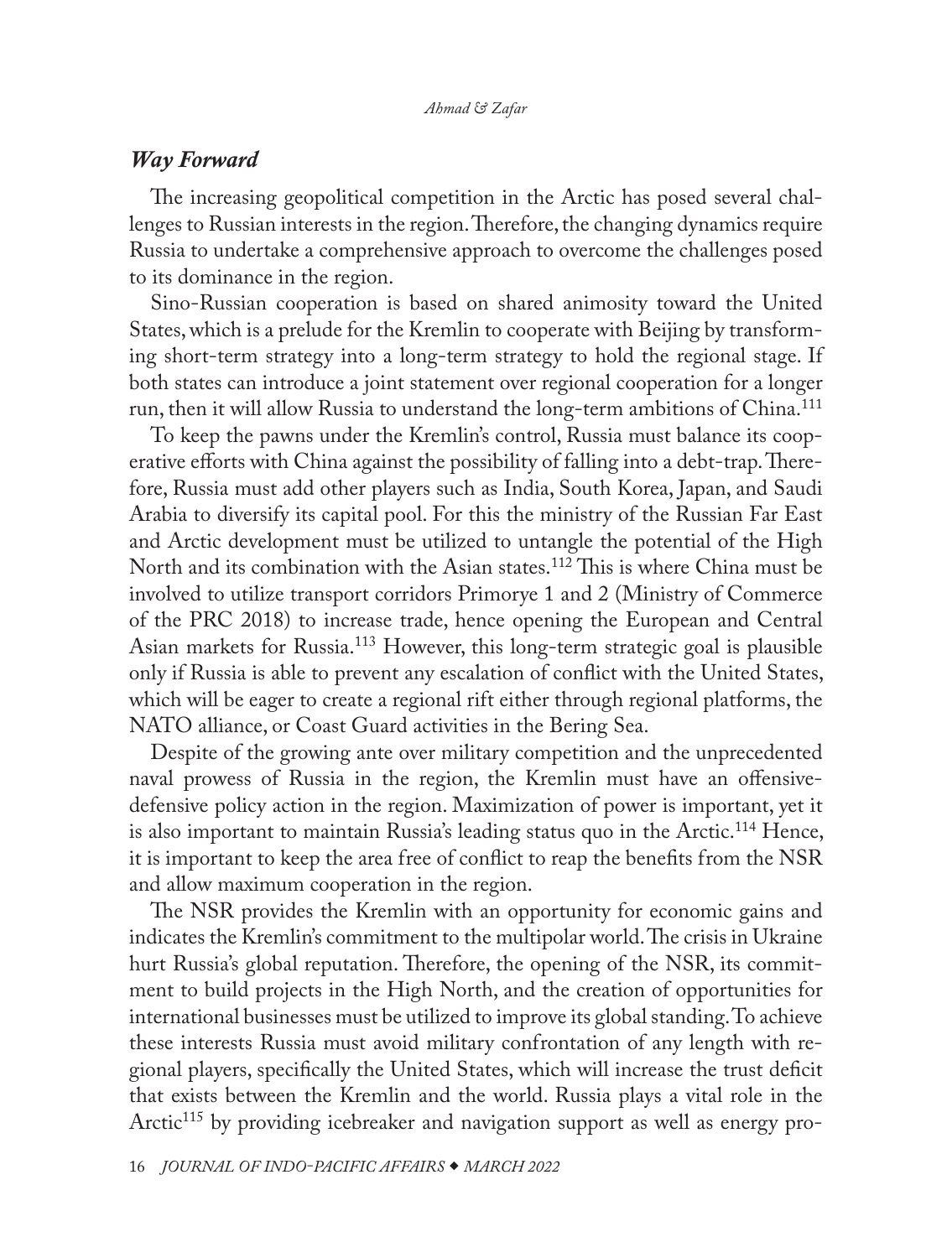<span id="page-16-0"></span>duction. This will allow regional actors to increase their trust in the Kremlin's position which is plausible only through trade, in the region.

Similarly, while joint military exercises can act as a counterweight to US pressure, the Kremlin must keep Chinese military presence out of the region.<sup>116</sup> This doesn't mean that China's desire to hold a military base in the region must meet a green signal from the Kremlin. The maintenance of security in case of confrontation with the United States depends on Russia; China has no interest in being drawn into military conflict with the United States in the region. The Kremlin must assure China that any cooperation in the sphere of maritime security will be to protect mutual economic activities.

Moreover, Russia must solve the legal discrepancies in the region because China, in the interim, is not questioning Russia's position in the Arctic. The right to passage along with Russian definition of the NSR is viewed as a violation of UNCLOS by Chinese experts.[117](#page-22-0) Despite the increasing cooperation, Russia must ask China to support its position as the dominant regional power by accepting the jurisdiction of the NSR as Russia's territorial waters. It is possible because China's claim of the nine-dash line in the South China Sea (SCS) is somewhat similar to Russian claims over the NSR; so, a possible trade-off between the two is possible regarding the acceptance of jurisdictions over the NSR and SCS, respectively.[118](#page-22-0) Hence, Russia must increase its acceptability even if it requires supporting the Chinese claim over the SCS.

## Conclusion

The melting Arctic and resource competition have allowed Russia to gain grounds in the region. The Kremlin's dominance due to its unique topography and overwhelming military presence has made it impregnable in the Arctic. Moreover, the interrelated projects of Yamal LNG and opening of the NSR to enhance Asia-Europe maritime shipping and cooperation with Beijing on the "Polar Silk Road" is a part of the Putin's "Russia's Grand Arctic planning." Meanwhile, the multibillion-dollar investment from Beijing in Yamal is healing the Kremlin's wounds sustained from Western sanctions following its annexation of Crimea. Great-power competition in the Arctic sphere demands that the United States counter growing Sino-Russian cooperation in the region. Putin's hawkish attitude in the Arctic has upped the ante for a stronger policy response from Biden.

Nevertheless, Russia is confronted with the geopolitical challenge of US and NATO allies that are concerned regarding the Arctic militarization and Russian claims over the NSR. Even though the US military position in the Arctic is comparatively weak, US plans to station F-35s in Alaska to augment already-stationed F-22s and the installment of radar systems in Greenland shows the dissatisfaction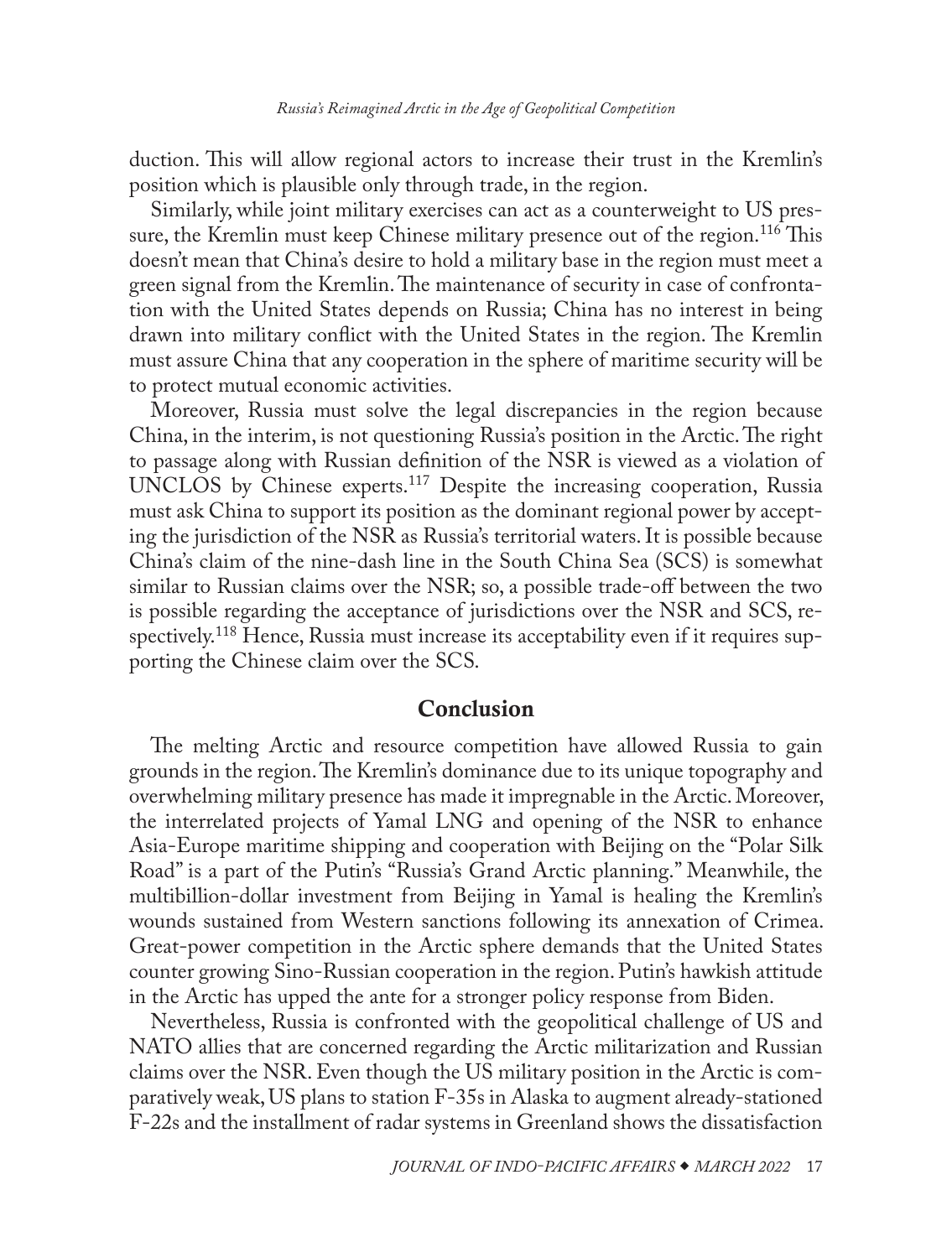<span id="page-17-0"></span>of the West toward "dissenter Russia." On the other hand, balancing Sino-Russian cooperation and solving the legal discrepancies is necessary for Russia to keep the situation under control. Thus, the changing dynamics of the region require Russia to carefully tackle the challenges and exploit the opportunities to utilize the region as its strategic resource base.  $\bullet$ 

#### Shaheer Ahmad

Mr. Ahmad is a research scholar, Department of International Relations, Faculty of Contemporary Studies, National Defence University, Islamabad, Pakistan.

#### Mohammad Ali Zafar

[Mr. Zafar is a research scholar, Department of International Relations, Faculty of Contemporary Studies, National](#page-0-0)  Defence University, Islamabad, Pakistan.

#### **Notes**

[1](#page-1-0). Eric Roston and Blacki Migliozzi, "How a Melting Arctic Changes Everything Part I: The Bare Arctic," *Bloomberg*, 19 Apr. 2017, [https://www.bloomberg.com/.](https://www.bloomberg.com/graphics/2017-arctic/)

[2](#page-1-0). Richard Weitz, "US Policy Towards the Arctic: Adapting to a Changing Environment," *The International Centre for Defence and Security*, 24 Oct. 2019, [https://icds.ee/](https://icds.ee/en/us-policy-towards-the-arctic-adapting-to-a-changing-environment/).

[3](#page-1-0). George Soroka, "The Political Economy of Russia's Reimagined Arctic," in *Arctic Yearbook* (Iceland: Arctic Portal, 2016): 359–389.

[4](#page-1-0). Janis Kluge and Michael Paul, "Russia's Arctic Strategy through 2035," *Stiftung Wissenschaft Und Politik* 57 (Nov. 2020): 3.

[5](#page-1-0). Mamdouh Salameh, "How Putin Is Turning Russia into the World's Energy Superpower," *Energy Management Centre*, 22 Aug. 2017, [https://www.energymanagementcentre.eu/](https://www.energymanagementcentre.eu/views-on-energy-news/energy-superpower/).

[6](#page-1-0). Richard Sisk, "Congress Finally Funds New Icebreaker for Coast Guard," Military.com, 20 Feb. 2019, [https://www.military.com/.](https://www.military.com/dodbuzz/2019/02/20/congress-finally-funds-new-icebreaker-coast-guard.html)

[7](#page-2-0). Dmitri Trenin and Pavel K. Baev, "The Arctic: A View from Moscow," Carnegie Endowment for International Peace (2010): 7, [https://carnegieendowment.org/](https://carnegieendowment.org/files/arctic_cooperation.pdf).

[8](#page-2-0). Ekaterina Klimenko, "Russia's Evolving Arctic Strategy: Drivers, Challenges and New Opportunities," SIPRI Policy Paper (2014): 2.

[9](#page-2-0). "ARCTIS: Russian Federation Policy for the Arctic to 2020," *Rossiyskaya Gazeta*, 30 Mar. 2009, [https://www.research.kobe-u.ac.jp/.](https://www.research.kobe-u.ac.jp/gsics-pcrc/sympo/20160728/documents/Keynote/Russian_Arctic_Policy_2009.pdf)

[10](#page-2-0). Pavel Devyatkin, "Russia's Arctic Strategy: Military and Security (Part II)," Arctic Institute, 28 Feb. 2020, [https://www.thearcticinstitute.org/](https://www.thearcticinstitute.org/russias-arctic-military-and-security-part-two/).

[11](#page-3-0). "ARCTIS: Russian Federation Policy for the Arctic to 2020," *Rossiyskaya Gazeta*, 30 Mar. 2009, [https://www.research.kobe-u.ac.jp/.](https://www.research.kobe-u.ac.jp/gsics-pcrc/sympo/20160728/documents/Keynote/Russian_Arctic_Policy_2009.pdf)

[12](#page-3-0). Rosemary Griffin, "Russia Approves Arctic Strategy Up to 2035," S&P Global Platts, 27 Oct. 2020, [https://www.spglobal.com/platts/](https://www.spglobal.com/platts/en/market-insights/latest-news/coal/102720-russia-approves-arctic-strategy-up-to-2035).

[13](#page-3-0). Arild Moe, "A New Russian Policy for the Northern Sea Route? State Interests, Key Stakeholders and Economic Opportunities in Changing Times," *Polar Journal* 10, no. 2 (2020): 213.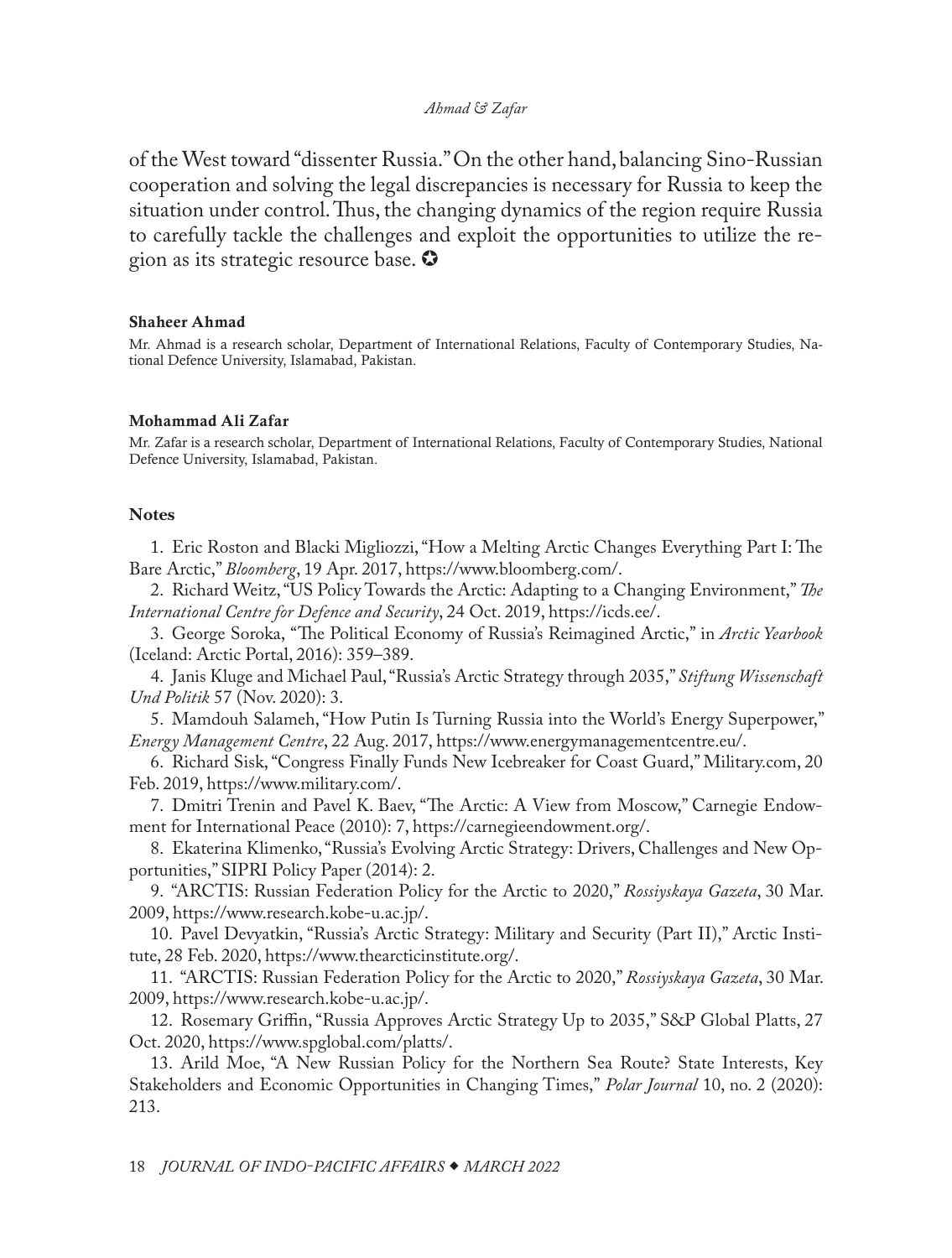<span id="page-18-0"></span>[14](#page-3-0). RIA Novosti, "The Northern Fleet Creates a Monitoring System for the Northern Sea Route," Rambler, 3 Nov. 2017, [https://news.rambler.ru/](https://news.rambler.ru/army/38325166-severnyy-flot-sozdaet-sistemu-monitoringa-sevmorputi/).

[15](#page-3-0). Stuart Elliott and Anastasia Dmitrieva, "Russia's Novatek Ships First LNG Cargo to Japan Eastbound Via Northern Sea Route," S&P Global Platts, 24 Jul. 2020, [https://www.spglobal.](https://www.spglobal.com/platts/en/market-insights/latest-news/natural-gas/072420-russias-novatek-ships-first-lng-cargo-to-japan-eastbound-via-northern-sea-route) [com/.](https://www.spglobal.com/platts/en/market-insights/latest-news/natural-gas/072420-russias-novatek-ships-first-lng-cargo-to-japan-eastbound-via-northern-sea-route)

[16](#page-4-0). Mark Lammey, "Design Oversight Leaves \$580 Million Hole in Arctic Yamal LNG Port Project," *Moscow Times*, 10 Jun. 2014, [https://www.themoscowtimes.com/.](https://www.themoscowtimes.com/2014/06/10/design-oversight-leaves-580-million-hole-in-arctic-yamal-lng-port-project-a36343)

[17](#page-4-0). Anna Mikulska, "Yamal LNG: Success Has Many Fathers, Indeed," Kleinman Center for Energy Policy, 25 Mar. 2019, [https://kleinmanenergy.upenn.edu/.](https://kleinmanenergy.upenn.edu/news-insights/yamal-lng-success-has-many-fathers-indeed/)

[18](#page-4-0). James Henderson, "Russian LNG: Becoming a Global Force," Oxford Institute for Energy Studies (Nov. 2019): 23–24.

[19](#page-4-0). "The Ice Curtain: Russia's Arctic Military Presence," Center for Strategic and International Studies, 28 Feb. 2021, [https://www.csis.org/.](https://www.csis.org/features/ice-curtain-russias-arctic-military-presence)

[20](#page-4-0). Roger McDermott, "Russia's Northern Fleet Upgraded to Military District Status," *Jamestown*, 6 Jan. 2021, [https://jamestown.org/](https://jamestown.org/program/russias-northern-fleet-upgraded-to-military-district-status/).

[21](#page-4-0). Henrik Breitenbauch, Kristian S. Kristensen, and Jonas Groesmeyer, "Military and Environmental Challenges in the Arctic - New Perspectives on Shared Security: NATO's Next 70 Years," Carnegie Europe, 28 Nov. 2019, [https://carnegieeurope.eu/](https://carnegieeurope.eu/2019/11/28/military-and-environmental-challenges-in-arctic-pub-80424).

[22](#page-4-0). Tatiana Mitrova, "The Geopolitics of Natural Gas," Belfer Center*,* 21 Feb. 2021, [https://](https://www.belfercenter.org/sites/default/files/legacy/files/CES-pub-GeoGasRussia-022114.pdf) [www.belfercenter.org/](https://www.belfercenter.org/sites/default/files/legacy/files/CES-pub-GeoGasRussia-022114.pdf).

[23](#page-4-0). Soroka, "*Russia's Reimagined Arctic,"* 364*.*

[24](#page-4-0). James Henderson and Vitaly Yermakov, "Russian LNG: Becoming a Global Force," Oxford Institute for Energy Studies (Nov. 2019): 14.

[25](#page-5-0). Aurélie Bros and Tatiana A. Mitrova, "Yamal LNG: An Economic Project Under Political Pressure," *Fondation Pour La Recherche Stratégique* 17 (Aug. 2016): 31.

[26](#page-5-0). Soroka, "*Russia's Reimagined Arctic,"* 364.

[27](#page-5-0). Aurélie Bros and Tatiana A. Mitrova, "Yamal LNG: An Economic Project Under Political Pressure," *Fondation Pour La Recherche Stratégique* 17 (Aug. 2016): 7.

[28](#page-5-0). Michel Rose, "UPDATE 1: Russia's Yamal LNG in Flurry of Sale Deals Ahead of Financing," Reuters, 4 June 2015, [https://www.reuters.com/.](https://www.reuters.com/article/novatek-gunvor-lng-idUSL5N0YQ2XQ20150604)

[29](#page-5-0). Henderson et al., "Russian LNG," 23.

[30](#page-6-0). Moe, "A New Russian Policy for the Northern Sea Route," 211.

[31](#page-6-0). Philip Burgess, "Foundations of the Russian Federation's State Policy in the Arctic Until 2020 and Beyond," *Rossiyskaya Gazeta*, 27 March 2009, [https://web.archive.org/.](https://web.archive.org/web/20220107040124/https://rg.ru/2009/03/30/arktika-osnovy-dok.html)

[32](#page-6-0). Caitlyn L. Antrim, "The Next Geographical Pivot: The Russian Arctic in the Twenty-First Century," *Naval War College Review* 63, no. 3 (Summer 2010): 16.

[33](#page-6-0). "Russia Eyes Annual Traffic of 80 Mn Tons Via NSR by 2024," Sep. 2019, [https://port](https://portnews.ru/digest/21244/)[news.ru/.](https://portnews.ru/digest/21244/)

[34](#page-6-0). "Transportation on the Northern Sea Route in 2018," *Geoenergetics*, 21 Feb. 2019, [https://](https://geoenergetics.ru/2019/02/21/perevozki-po-severnomu-morskomu-puti-za-2018-god/) [geoenergetics.ru/.](https://geoenergetics.ru/2019/02/21/perevozki-po-severnomu-morskomu-puti-za-2018-god/)

[35](#page-6-0). D. F. Skripnuk, I. O. Iliyushchenko, Sergey Kulik, and M. M. Stepanova, "Analysis of the Current State of the Northern Sea Route and the Potential Development of the Icebreaker Fleet," *IOP Conference Series: Earth and Environmental Science* (2020): 2.

[36](#page-7-0). Pavel Devyatkin, "Russia's Arctic Strategy: Military and Security (Part II)," Arctic Institute, 28 Feb. 2020, <https://www.thearcticinstitute.org/>.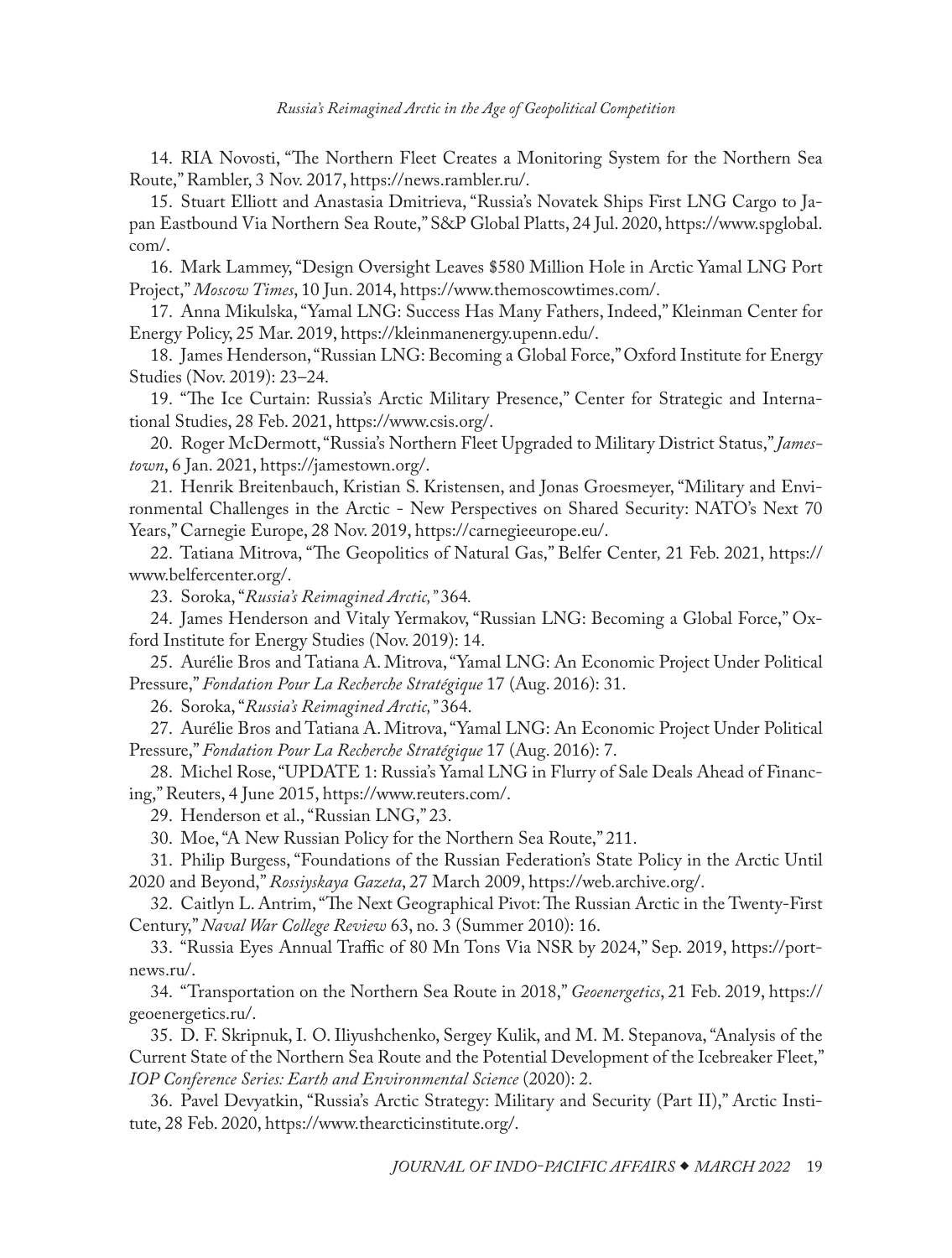<span id="page-19-0"></span>[37](#page-7-0). Pavel Baev, "Russia's Arctic Policy and the Northern Fleet Modernization," Russia/NIS Center (Aug. 2012): 6.

[38](#page-7-0). Baev, "Russia's Arctic Policy," 6.

[39](#page-7-0). Mahan, (1898): 31. <<AU: This short form note appears only once. Please provide the full source.>>

[40](#page-7-0). H. P Smolka, "Soviet Strategy in the Arctic," Foreign Affairs (1938), cited by Caitlyn L. Antrim, "The Next Geographical Pivot: The Russian Arctic in the Twenty-first Century," *Naval War College Review* 63, no. 3 (Summer 2010): 19–20.

[41](#page-7-0). "Putin Signs Decree to Transform Northern Fleet into Military District," Russian News Agency, 21 Dec. 2021, [https://tass.com/.](https://tass.com/defense/1238053)

[42](#page-7-0). "Putin Signs Decree to Transform Northern Fleet into Military District," Russian News Agency, 21 Dec. 2020, [https://tass.com/.](https://tass.com/defense/1238053)

[43](#page-7-0). Rob Huebert cited by Malte Humpert, "Russia Elevates Importance of Northern Fleet Upgrading it to Military District Status," *High North News*, 13 Jan. 2021, [https://www.highnorth](https://www.highnorthnews.com/en/russia-elevates-importance-northern-fleet-upgrading-it-military-district-status)[news.com/](https://www.highnorthnews.com/en/russia-elevates-importance-northern-fleet-upgrading-it-military-district-status).

[44](#page-7-0). Malte Humpert, "The US Navy Ups Its Arctic Engagement, Sending Ships North and Establishing a Temporary Presence in Iceland," *High North News*, 27 Sep. 2019, [https://www.](https://www.highnorthnews.com/en/us-navy-ups-its-arctic-engagement-sending-ships-north-and-establishing-temporary-presence-iceland) [highnorthnews.com/.](https://www.highnorthnews.com/en/us-navy-ups-its-arctic-engagement-sending-ships-north-and-establishing-temporary-presence-iceland)

[45](#page-7-0). Moe, "A New Russian Policy for the Northern Sea Route," 213.

<<AU: Missing endnote here.>> Malte Humpert, "The US Navy Ups Its Arctic Engagement, Sending Ships North and Establishing a Temporary Presence in Iceland," *High* North News, 27 Sep. 2019, [https://www.highnorthnews.com/.](https://www.highnorthnews.com/en/us-navy-ups-its-arctic-engagement-sending-ships-north-and-establishing-temporary-presence-iceland)

[46](#page-8-0). Paul Stronski and Grace Kier, "A Fresh Start on US Arctic Policy Under Biden," Carnegie Moscow Center*,* 17 May 2021, [https://carnegiemoscow.org/](https://carnegiemoscow.org/commentary/84543).

[47](#page-8-0). "Report to Congress," Department of Defense Arctic Strategy, 6 May 2019, [https://www.](https://www.washingtonpost.com/world/national-security/pompeo-warns-of-dangers-of-russian-and-chinese-activities-in-the-arctic/2019/05/06/e2e99690-7001-11e9-9eb4-0828f5389013_story.html) [washingtonpost.com/](https://www.washingtonpost.com/world/national-security/pompeo-warns-of-dangers-of-russian-and-chinese-activities-in-the-arctic/2019/05/06/e2e99690-7001-11e9-9eb4-0828f5389013_story.html).

[48](#page-8-0). "The United States' Hardening Stance on Arctic Security," Over the Circle, 6 May 2019, <https://overthecircle.com/>.

[49](#page-8-0). Pavel Felgenhauer, "Russia Claims Total Military Superiority in the Arctic," Jamestown Foundation, 14 Mar. 2019, [https://jamestown.org/](https://jamestown.org/program/russia-claims-total-military-superiority-in-the-arctic/).

[50](#page-8-0). "National Defense Strategy: Climate Change in the Age of Great Power Competition," American Security Project, 17 Sep. 2018, [https://www.americansecurityproject.org/.](https://www.americansecurityproject.org/climate-change-in-the-age-of-great-power-competition/)

[51](#page-8-0). "The Northern Border: Homeland Security Priorities in the Arctic, Part II," US Government Publishing Office, 2020, [https://www.govinfo.gov/](https://www.govinfo.gov/content/pkg/CHRG-116hhrg41304/html/CHRG-116hhrg41304.htm).

[52](#page-8-0). "Annual Report to Congress: Military and Security Developments Involving the People's Republic of China 2019," Office of the Secretary of Defense, 2019, [https://media.defense.gov/.](https://media.defense.gov/2019/May/02/2002127082/-1/-1/1/2019_CHINA_MILITARY_POWER_REPORT.pdf)

[53](#page-8-0). "United States Coast Guard Arctic Strategic Outlook," United States Coast Guard, Apr. 2019, [https://www.uscg.mil/.](https://www.uscg.mil/arctic/)

[54](#page-8-0). Alex Fang, "US Rejects China's 'near-Arctic State' Claim in New Cold War," *Nikkei Asia*, 26 Apr. 2020, [https://asia.nikkei.com/.](https://asia.nikkei.com/Politics/International-relations/US-rejects-China-s-near-Arctic-state-claim-in-new-cold-war)

[55](#page-8-0). Ronald O'Rourke, "Coast Guard Polar Security Cutter (Polar Icebreaker) Program: Background and Issues for Congress," Congressional Research Service, 27 Jul. 2021: 117.

[56](#page-8-0). "Congress Authorizes New Arctic Icebreakers for Coast Guard," Military.com, 15 Dec. 2020, [https://www.military.com/.](https://www.military.com/daily-news/2020/12/15/congress-authorizes-new-arctic-icebreakers-coast-guard.html)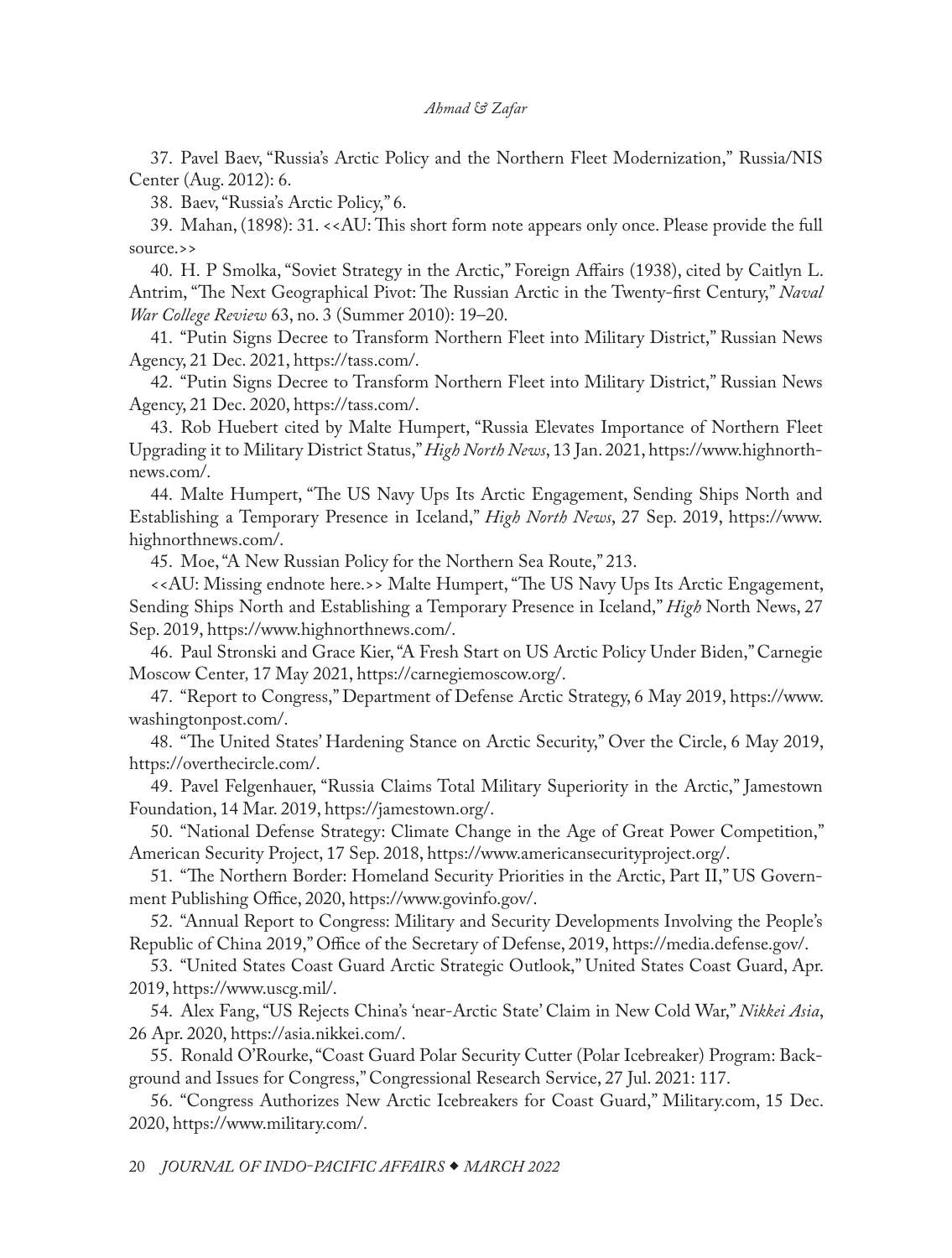<span id="page-20-0"></span>[57](#page-8-0). Sommer Brokaw, "US Navy's 2nd Fleet Reaches Initial Operational Capability," United Press International, 30 May 2019, [https://www.upi.com/](https://www.upi.com/Defense-News/2019/05/30/US-Navys-2nd-Fleet-reaches-initial-operational-capability/7791559228757/).

[58](#page-8-0). Rebecca Pincus, "Rushing Navy Ships into the Arctic for a FONOP is Dangerous," US Naval Institute, 21 Feb. 2019, [https://www.usni.org/](https://www.usni.org/magazines/proceedings/2019/january/rushing-navy-ships-arctic-fonop-dangerous).

[59](#page-9-0). Cathyrine Deja, "NATO's Future Role in the Arctic," PhD dissertation, Air Command and Staff College, 2016: 1. [https://apps.dtic.mil/dtic/](https://apps.dtic.mil/dtic/tr/fulltext/u2/1037210.pdf).

[60](#page-9-0). Justin Trudeau, "Prime Minister Justin Trudeau Speaks with the President of the United States of America Joe Biden," Prime Minister of Canada, 23 Jan. 2021, [https://pm.gc.ca/.](https://pm.gc.ca/en/news/readouts/2021/01/22/prime-minister-justin-trudeau-speaks-president-united-states-america-joe)

[61](#page-9-0). Scott Stephenson, "Engaging with Greenland," RAND, 23 Sep. 2019, [https://www.rand.](https://www.rand.org/blog/2019/09/engaging-with-greenland.html) [org/.](https://www.rand.org/blog/2019/09/engaging-with-greenland.html)

[62](#page-9-0). Michael T. Klare, "The Trump Administration Doesn't Want to Talk About Climate Change, but It's Already Preparing to Take Advantage of the World Climate Change is Creating," *Business Insider*, 16 Sep. 2019, [https://www.businessinsider.com/.](https://www.businessinsider.com/trump-administration-focuses-on-arctic-as-it-ignores-climate-change-2019-9)

[63](#page-9-0). Alina Bykova, "Biden Versus Trump: How a New President Will Affect the Arctic," *High North News*, 30 Oct. 2020, [https://www.highnorthnews.com/.](https://www.highnorthnews.com/)

[64](#page-9-0). "The Northern Border: Homeland Security Priorities in the Arctic, Part II," *US Government Publishing Office*, 2020, [https://www.govinfo.gov/.](https://www.govinfo.gov/content/pkg/CHRG-116hhrg41304/html/CHRG-116hhrg41304.htm)

[65](#page-9-0). Guðbjörg Ríkey Th. Hauksdóttir, "Pressure in the Arctic: China-Iceland Relations with U.S-China Rivalry," *Institute for Security and Development Policy*, 4 Dec. 2019, [https://www.isdp.](https://www.isdp.eu/pressure-in-the-arctic-china-iceland-relations/) [eu/.](https://www.isdp.eu/pressure-in-the-arctic-china-iceland-relations/)

[66](#page-9-0). John Simpson, "How Greenland Could Become China's Arctic Base," BBC News, 18 Dec. 2018, [https://www.bbc.com/](https://www.bbc.com/news/world-europe-46386867).

[67](#page-9-0). Drew Hinshaw and Jeremy Page, "How the Pentagon Countered China's Designs on Greenland," *Wall Street Journal,* 10 Feb. 2019, [https://www.wsj.com/.](https://www.wsj.com/articles/how-the-pentagon-countered-chinas-designs-on-greenland-11549812296)

[68](#page-9-0). "Pompeo Meeting Danish leaders, Likely to Discuss Pipeline," *Seattle Times,* 22 Jun. 2020, [https://www.seattletimes.com/.](https://www.seattletimes.com/nation-world/world/pompeo-meeting-danish-leaders-likely-to-discuss-pipeline/)

[69](#page-9-0). Blake Hounshell, "Pompeo Aims to Counter China's Ambitions in the Arctic," *Politico*, 6 May 2019, [https://www.politico.com/.](https://www.politico.com/story/2019/05/06/pompeo-arctic-china-russia-1302649)

[70](#page-10-0). Hounshell, "Pompeo Aims to Counter China's Ambitions."

[71](#page-10-0). Gwladys Fouche, "Norway to Invite More U.S. Marines, for Longer and Closer to Russia," Reuters, 12 Jun. 2018, [https://www.reuters.com/.](https://www.reuters.com/article/us-norway-us-russia-idUSKBN1J8149)

[72](#page-10-0). Samuel Osborne, "Russia Warns Norway of 'Consequences' After It Invites in More US Marines," *The Independent,* 15 Jun. 2018, [https://www.independent.co.uk/](https://www.independent.co.uk/news/world/europe/russia-norway-us-marines-nato-border-moscow-ukraine-crimea-a8399601.html).

[73](#page-10-0). "USS Harry S. Truman First US Carrier to Operate in Arctic Circle in 27 Years," *Naval Today,* 19 Oct. 2018, [https://www.navaltoday.com/](https://www.navaltoday.com/2018/10/19/uss-harry-s-truman-first-us-carrier-to-operate-in-arctic-circle-in-27-years/).

[74](#page-10-0). Dan Lamothe, "The New Arctic Frontier," *Washington Post*, 21 Nov. 2018, [https://www.](https://www.washingtonpost.com/graphics/2018/world/arctic-climate-change-military-russia-china/) [washingtonpost.com/](https://www.washingtonpost.com/graphics/2018/world/arctic-climate-change-military-russia-china/).

[75](#page-10-0). Lamothe, "The New Arctic Frontier."

[76](#page-10-0). Megan Eckstein, "New Arctic Strategy Calls for Regular Presence As a Way to Compete With Russia, China," USNI News, 6 Jan. 2021, [https://news.usni.org/2021/01/05/](https://news.usni.org/2021/01/05/new-arctic-strategy-calls-for-regular-presence-as-a-way-to-compete-with-russia-china).

[77](#page-10-0). Valerie Insinna, "Watch the Skies: How a US Base in Greenland Tracks Ballistic Missiles," *Defense News,* 5 Aug. 2019, [https://www.defensenews.com/](https://www.defensenews.com/smr/a-modern-nato/2019/08/05/watch-the-skies-how-a-us-base-in-greenland-tracks-ballistic-missiles/).

[78](#page-10-0). Jamie Hunter, "F-35s Nest in Big New Alaskan Facility Marking Strategic Shift for Critical Region," *The Drive,* 23 Jul. 2020, [https://www.thedrive.com/.](https://www.thedrive.com/the-war-zone/35062/f-35s-nest-in-massive-new-alaskan-facilities-marking-strategic-shift-for-critical-region)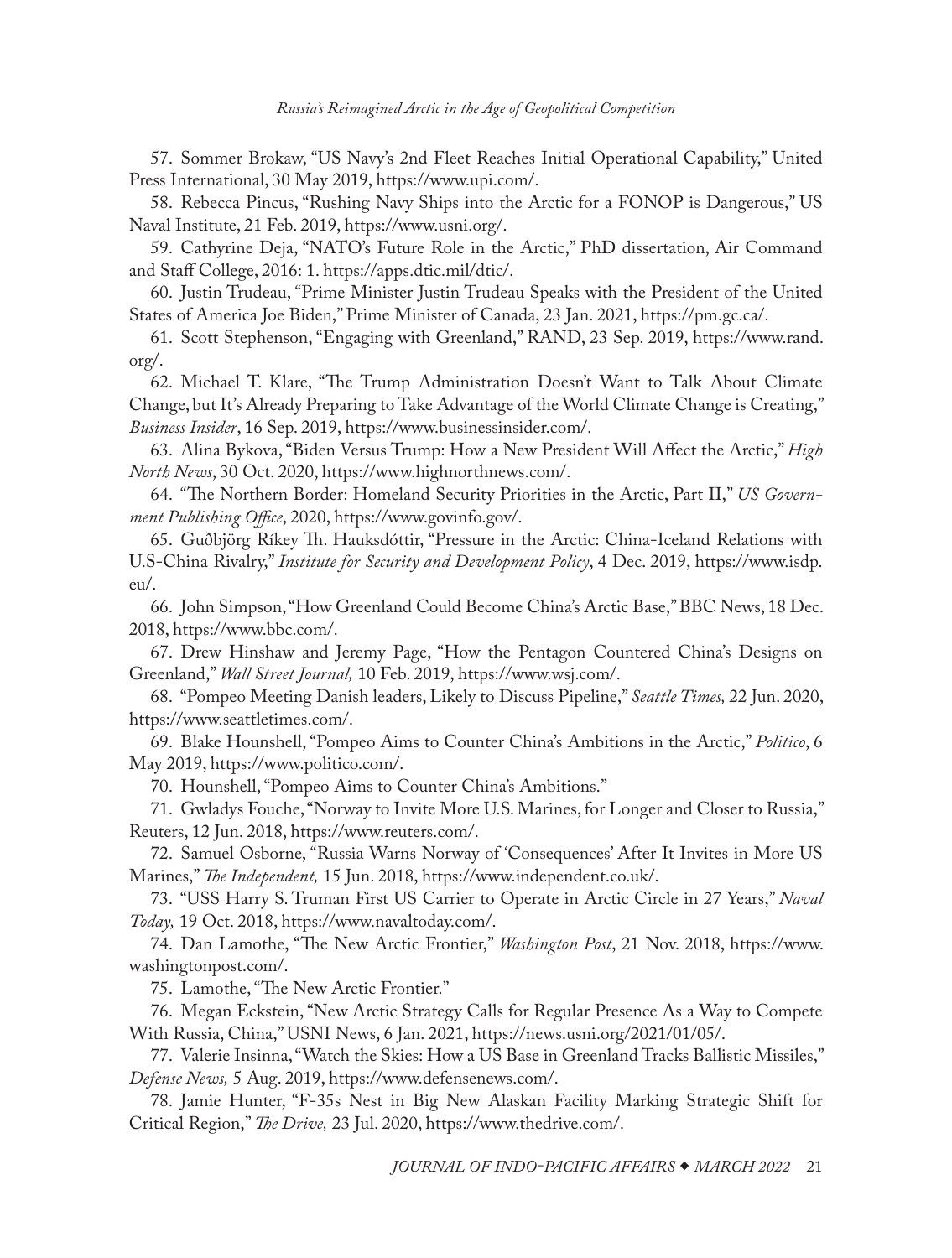<span id="page-21-0"></span>[79](#page-10-0). Valery Konyshev and Alexander Sergunin, "Is Russia a Revisionist Military Power in the Arctic?," *Defense & Security Analysis* 30, no. 4 (2014): 323–35.

[80](#page-11-0). Valery Konyshev and Alexander Sergunin, "The Changing Role of Military Power in the Arctic," *Global Arctic Handbook*, 2018: 171–95.

[81](#page-11-0). "US, UK Ships Operate in the Barents Sea," US Embassy Oslo, 5 May 2020, [https://no.](https://no.usembassy.gov/u-s-u-k-ships-operate-in-the-barents-sea/) [usembassy.gov/](https://no.usembassy.gov/u-s-u-k-ships-operate-in-the-barents-sea/).

[82](#page-11-0). "Military Buildup and Great Power Competition," *Foreign Policy*, 15 Dec. 2020, https:// foreignpolicy.com/.

[83](#page-11-0). Mckenna Coffey, "Concerns Rise Over Governance Gap in Arctic," *New Security Beat*, 5 Aug. 2019, [https://www.newsecuritybeat.org/.](https://www.newsecuritybeat.org/2019/08/concerns-rise-governance-gap-arctic/)

[84](#page-11-0). Coffey, "Concerns Rise Over Governance Gap."

[85](#page-11-0). "The Arctic in a Post-Election World," *Wilson Center*, 30 Nov. 2020, [https://www.wilson](https://www.wilsoncenter.org/event/arctic-post-election-world)[center.org/](https://www.wilsoncenter.org/event/arctic-post-election-world).

[86](#page-11-0). US Department of Army, *Regaining Arctic Dominance: The US Army in The Arctic* (Pentagon: 2021), 1.

[87](#page-11-0). "The Ice Curtain: Russia's Arctic Military Presence," Center for Strategic and International Studies*,* 28 Feb. 2021, [https://www.csis.org/.](https://www.csis.org/features/ice-curtain-russias-arctic-military-presencec)

[88](#page-11-0). <<Typesetter: This extra line refuses to budge.>>

[89](#page-12-0). Jack Durkee, "China: The New 'Near-Arctic State,'" Wilson Center, 6 Feb. 2018, [https://](https://www.wilsoncenter.org/article/china-the-new-near-arctic-state) [www.wilsoncenter.org/](https://www.wilsoncenter.org/article/china-the-new-near-arctic-state).

Reid Standish, "China, Russia Deepen Their Ties Amid Pandemic, Conflicts with the West," Radio Free Europe, 1 Sep. 2020, [https://www.rferl.org/](https://www.rferl.org/a/china-russia-deepen-their-ties-amid-pandemic-conflicts-with-west/30814684.html).

[90](#page-12-0). Camilla Sørensen and Ekaterina Klimenko, "Emerging Chinese-Russian cooperation in the Arctic: Possibilities and Constraints," *SIPRI Policy Paper* 46 (2017): 35–36.

[91](#page-12-0). Rakteem Katakey and Will Kennedy, "Russia Cuts China into Arctic Oil Rush As Energy Giants Embrace," *Bloomberg,* 25 Mar. 2013, [https://www.bloomberg.com/.](https://www.bloomberg.com/news/articles/2013-03-25/russia-cuts-china-into-arctic-oil-rush-as-energy-giants-embrace)

[92](#page-12-0). Sørensen et al., "Emerging Chinese-Russian Cooperation in the Arctic," 26–39.

[93](#page-12-0). Hamish Cruickshank, "Russia and China in the Arctic: A Pragmatic Partnership," Human Security Centre*,* 12 Jan. 2021, [https://www.hscentre.org/.](https://www.hscentre.org/uncategorized/russia-and-china-in-the-arctic-a-pragmatic-partnership/)

[94](#page-12-0). Marc Lanteigne, "China's Maritime Security and the 'Malacca Dilemma,'" *Asian Security* 4, no. 2 (2008): 143.

[95](#page-12-0). Rasmus Gjedssø Bertelsena and Vincent Galluccib, "The Return of China, Post-Cold War Russia, and the Arctic: Changes on Land and at Sea," *Marine Policy* 72 (2016): 240–45.

[96](#page-12-0). Zhang Chun, "China's 'Arctic Silk Road,'" *Maritime Executive*, 1 Oct. 2020, [https://www.](https://www.maritime-executive.com/editorials/china-s-arctic-silk-road) [maritime-executive.com/](https://www.maritime-executive.com/editorials/china-s-arctic-silk-road).

[97](#page-12-0). Marc Lanteigne, "One of Three Roads: The Role of the Northern Sea Route in Evolving Sino-Russian Strategic Relations," Norwegian Institute of International Affairs ( Jan. 2015): 3.

[98](#page-12-0). "Joint Statement by the Russian Federation and the People's Republic of China on Further Deepening the Relations of Comprehensive Partnership and Strategic Interaction," Official Internet Resources of the President of Russia, 2017, [https://kremlin.ru/.](https://kremlin.ru/supplement/5218)

[99](#page-12-0). "Joint Statement by the Russian Federation and the People's Republic of China on the Development of Comprehensive Partnership and Strategic Interaction Relations Entering a New Era," Official Internet Resources of the President of Russia, 2019, [https://kremlin.ru/](https://kremlin.ru/supplement/5413).

[100](#page-13-0). "China Will Conduct Short-Wave Communication Support Tests on the Arctic Northeast Channel," *Xinhuanet*, 3 Sep. 2019, [https://www.xinhuanet.com/.](https://www.xinhuanet.com/politics/2019-09/03/c_1124954926.htm)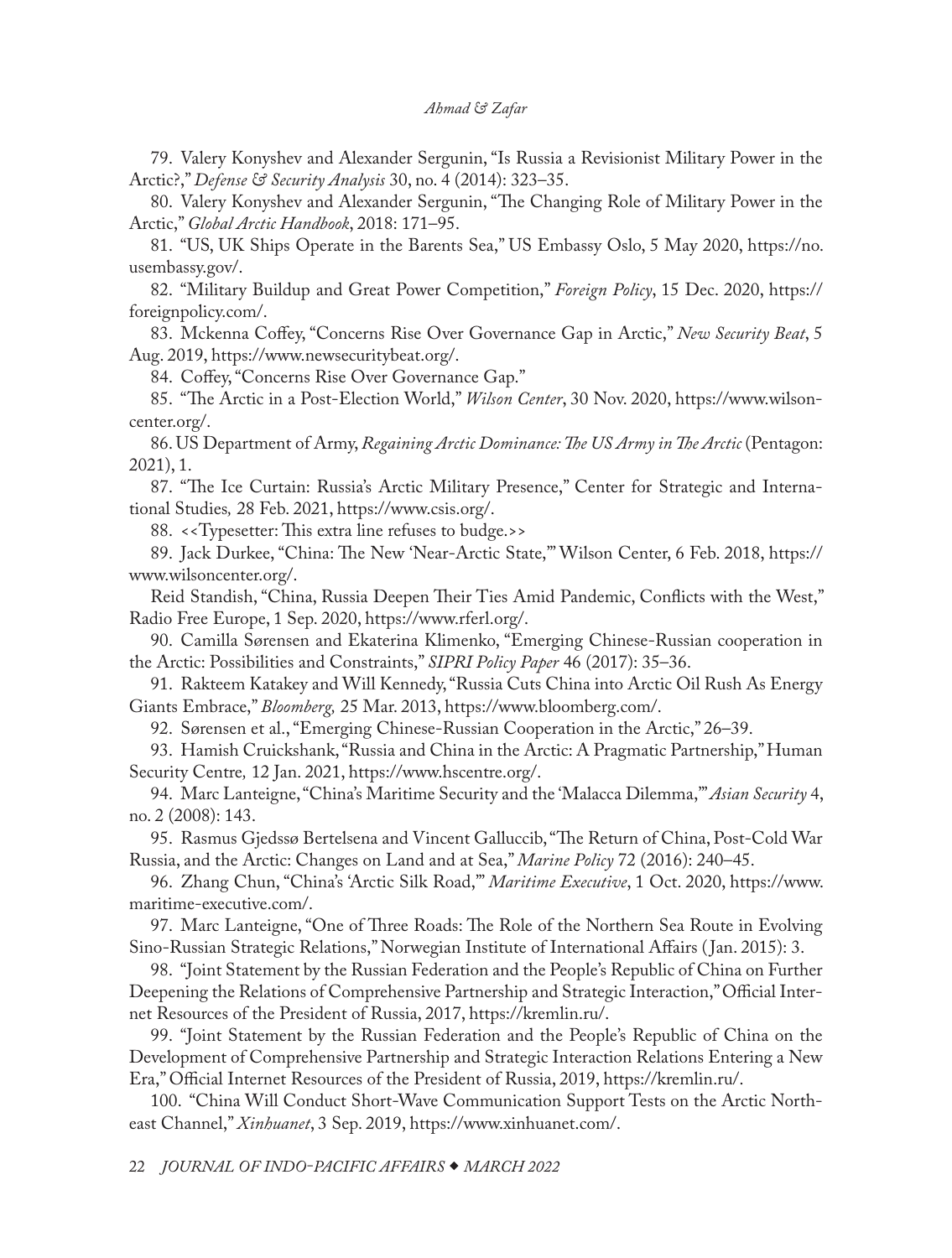<span id="page-22-0"></span>[101](#page-13-0). Zachary Keck, "China and Russia Sign Massive Natural Gas Deal," *The Diplomat,* 21 May 2014, [https://thediplomat.com/](https://thediplomat.com/2014/05/china-and-russia-sign-massive-natural-gas-deal/).

[102](#page-13-0). "Novatek and China's CNPC Sign LNG Supply Deal," *Moscow Times*, 20 May 2014, [https://themoscowtimes.com/](https://themoscowtimes.com/business/article/novatek-and-chinas-cnpc-sign-lng-supply-deal/500497.html).

[103](#page-13-0). Aglaya Snetkov and Marc Lanteigne, "The Loud Dissenter and Its Cautious Partner: Russia, China, Global Governance and Humanitarian Intervention," *International Relations of the Asia-Pacific* 15, no. 1 (2014): 46–113.

[104](#page-13-0). Fu Ying, "How China Sees Russia," *Foreign Affairs,* Jan. 2016, [https://www.foreignaffairs.](https://www.foreignaffairs.com/articles/china/2015-12-14/how-china-sees-russia) [com/.](https://www.foreignaffairs.com/articles/china/2015-12-14/how-china-sees-russia)

[105](#page-14-0). Camilla T. N. Sorenson and Ekaterina Klimenko, "Emerging Chinese Russian Cooperation in the Arctic: Possibilities and Constraints," *SIPRI Policy Paper* 46 (2017): 25.

[106](#page-14-0). Stephen Kotkin, "The Unbalanced Triangle: What Chinese-Russian Relations Mean for The United States," *Foreign Affairs,* 1 Sep. 2009, [https://www.foreignaffairs.com/.](https://www.foreignaffairs.com/reviews/review-essay/2009-09-01/unbalanced-triangle)

[107](#page-14-0). Paul Stronski and Nicole Ng, "Cooperation and Competition: Russia and China in Central Asia, the Russian Far East, and the Arctic," *Carnegie Endowment for International* Peace, 28 Feb. 2018, [https://carnegieendowment.org/](https://carnegieendowment.org/2018/02/28/cooperation-and-competition-russia-and-china-in-central-asia-russian-far-east-and-arctic-pub-75673).

[108](#page-14-0). Swee Lean Collin Koh, "China's Strategic Interest in the Arctic Goes Beyond Economics," *Defense News,* 12 May 2020, [https://www.defensenews.com/.](https://www.defensenews.com/opinion/commentary/2020/05/11/chinas-strategic-interest-in-the-arctic-goes-beyond-economics/)

[109](#page-14-0). Ronald O'Rourke, "Changes in the Arctic: Background and Issues for Congress," Congressional Research Service, 2021, [https://fas.org/sgp/crs/](https://fas.org/sgp/crs/misc/R41153.pdf).

[110](#page-14-0). A. A. Khramchikhin, "The Importance of the Arctic for the National Security of Russia, China May Become an Arctic Power," *Arktika I Sever* 21 (2015): 94–96.

[111](#page-15-0). Colin Clark, "As Chinese Ships Cruise Arctic For First Time, Will U.S. Build New Icebreakers?," *Breaking Defense,* 3 Sep. 2015, [https://breakingdefense.com/.](https://breakingdefense.com/2015/09/as-chinese-ships-cruise-arctic-for-first-time-will-u-s-build-new-icebreakers/)

[112](#page-15-0). Victor L. Larin, "'The Russian Turn to the East': Everyone Heard About It, But Who Saw It?," Valdai Club, 3 Sep. 2019, [https://ru.valdaiclub.com/.](https://ru.valdaiclub.com/a/highlights/vse-o-nyem-slyshali/)

[113](#page-15-0). Svetlana Burmistrova and Timofey Dzyadko, "The Authorities Refused to Expand the Borders of the Northern Sea Route," *РБК*, 20 Jun. 2020, [https://www.rbc.ru/.](https://www.rbc.ru/business/20/06/2020/5eecb19f9a7947cfd9e8abaf?from=from_main)

<<AU: Missing note number.>> S. V. Sevast'yanov and A. A.Kravchuk, "Accelerated Development of the Arctic and the Far East: Synergy of Projects," *Ecumene. Regional Studies* 51, no. 4  $(2019): 8-9.$ 

[114](#page-15-0). Mariia Kobzeva, "Strategic Partnership Setting for Sino-Russian Cooperation in Arctic Shipping," *Polar Journal* 10, no. 2 (2020): 336.

[115](#page-15-0). K. Voronov, "EU, China, Russia and the Arctic: Strategic Imperatives," RIAC*,* 5 Oct. 2018, [https://russiancouncil.ru/.](https://russiancouncil.ru/blogs/arctic/es-kitay-rossiya-i-arktika-strategicheskie-imperativy/)

[116](#page-16-0). "Joint Russian and Chinese Air Patrol Heightens Tension in Korean Peninsula," *The Guardian,* 24 Jul. 2019, [https://www.theguardian.com/](https://www.theguardian.com/world/2019/jul/24/joint-russian-and-chinese-air-patrol-heightens-tension-in-korean-peninsula).

[117](#page-16-0). Liu Xiaobo, "Russia's Increasingly Strict Management of the Arctic Waterways Has Affected the Passage Rights of Other Countries," South China Sea Research Institute, 2018, [https://](https://www.nanhai.org.cn/review_c/328.html) [www.nanhai.org.cn/.](https://www.nanhai.org.cn/review_c/328.html)

[118](#page-16-0). Yun Sun, "Why China's Interests in the Arctic Are Constrained," Stimson Center, 26 Jun. 2020, [https://www.stimson.org/](https://www.stimson.org/wp-content/uploads/2020/06/Why-China%E2%80%99s-Interests-in-the-Arctic-are-Constrained-The-Wire-China.pdf).